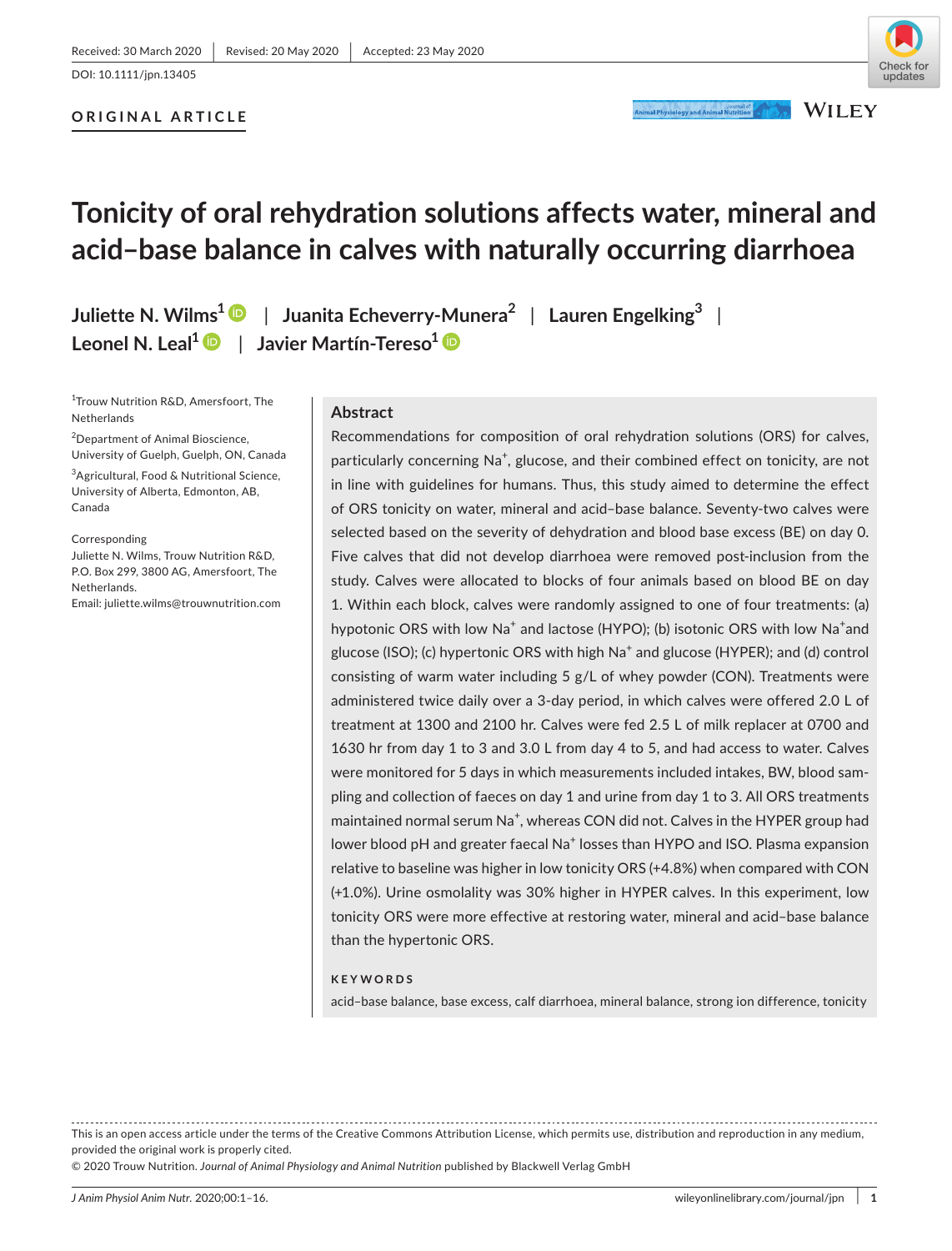# **1** | **INTRODUCTION**

A major objective of diarrhoea treatment in calves is to mitigate the severity of dehydration and metabolic acidosis, which involves administration of oral rehydration solutions (ORS; Constable, Thomas, & Boisrame, 2001). Oral rehydration solutions were originally developed in human medicine during the 1960s for rehydration of patients with cholera infections. Although much research has been done on oral rehydration therapy, considerable variability exists in the composition, and thus effectiveness, of commercially available ORS for calves. Recommendations for the appropriate ORS, particularly regarding sodium (Na<sup>+</sup>) and glucose concentrations, and therefore tonicity, are conflicting between human and veterinary medicine (Michell, 2005). The World Health Organization (WHO) recommends an ORS with an osmolality of 245 mOsm/kg, including 75 mM of Na<sup>+</sup> and 75 mM of glucose, regardless of the aetiology and the severity of the diarrhoea (UNICEF & WHO, 2016). In patients with cholera, hypotonic ORS reduces stool output, vomiting incidence and the need for intravenous fluid infusions compared to isotonic ORS (Bhatnagar, 2001; Santosham et al., 1996).

*Cryptosporidium parvum* and Rotavirus represent approximately half of all diarrhoea cases in calves within the first 3 weeks of life (Bartels, Holzhauer, Jorritsma, Swart, & Lam, 2010; Cho & Yoon, 2014). These pathogens cause malabsorptive diarrhoea, where faecal Na<sup>+</sup> losses are lower than those of diarrhoea induced by the enterotoxigenic *Escherichia coli K99* and cholera (Molla, Rhman, Sarker, Sack, & Molla, 1981; Raizada et al., 1992; Foster & Smith, 2009). Malabsorptive diarrhoea is caused by a reduction of the absorptive surface often due to intestinal mucosal damages (Klein, Kleinová, Volek, & Šimůnek, 2008). This results in decreased intestinal absorption of carbohydrate, protein, fat, minerals or vitamins. Despite the physiological differences linked with the diarrhoea aetiology, ORS for calves usually contain much higher Na<sup>+</sup> (90–130 mM) and glucose (100–260 mM) concentrations than the ORS recommended by the WHO (Smith & Berchtold, 2014). As a consequence, higher Na<sup>+</sup> concentrations, and thus higher tonicity of ORS may exceed the absorptive capacity of diarrhoeic calves.

In diarrhoeic calves, hypertonic ORS have shown to increase extracellular fluid volume (Michell, Brooks, White, & Wagstaff, 1992), to contribute to higher plasma glucose (Constable et al., 2001), to minimize weight loss (Brooks, Utiite, Wagstaff, & Michell, 1996) and to improve survival rates (Naylor, Petrie, Rodriguez, & Skilnick, 1990) when compared with lower tonicity ORS. However, in all previously mentioned experiments, milk was either withheld from 24 to 48 hr or the alkalinizing capacity of the tested ORS was not balanced across treatments, thus making efficacy comparison between low and high tonicity ORS difficult. Literature shows that ORS should be fed alongside regular milk provision, as withholding milk or feeding lower milk levels exacerbates weight loss, dehydration and prolongs recovery from diarrhoea (Garthwaite, Drackley, McCoy, & Jaster, 1994; Ollivett, Nydam, Linden, Bowman, & Van Amburgh, 2012). Other authors successfully tested hypertonic ORS (Na<sup>+</sup>> 130 mM) administered in between milk meals on diarrhoeic calves, but without including reference groups with lower tonicity ORS (Sayers, Kennedy, Krump, Sayers, & Kennedy, 2016; Stampfli, Oliver, & Pringle, 2012).

The most concerning health issue related to hypertonic ORS is hypernatremia, where clinical signs include digestive tract upsets, central nervous system dysfunction and death in acute cases (Pringle & Berthiaume, 1988; Wilms, Leal, & Martín-Tereso, 2020). The excess of solutes present in hypertonic solutions may also worsen the diarrhoea severity by further stimulating water efflux to the lumen of the gut (Lifshitz & Wapnir, 1985). Furthermore, ORS with high osmolality (>650 mOsm/kg) have been shown to significantly impair abomasal emptying rates (Hildebrandt et al., 2020; Sen, Constable, & Marshall, 2006), potentially increasing the incidence of abomasal bloat in calves (Burgstaller, Wittek, & Smith, 2017). Low tonicity ORS may therefore be safer and more effective in diarrhoeic calves continuing to receive whole milk or milk replacer (MR). Thus, this study aimed to determine the effect of ORS tonicity (as driven by NaCl, glucose and lactose) on water, mineral and acid–base balance in calves fed MR and with naturally occurring diarrhoea. Additionally, the effect of replacing glucose by lactose was investigated, as the use of lactose allows a partial reduction of ORS tonicity.

## **2** | **MATERIALS AND METHODS**

This study was conducted at the Calf Research Facility of Trouw Nutrition Research and Development (Sint Anthonis, the Netherlands) between July and August 2017.

## **2.1** | **Animals and Experimental Design**

Holstein-Friesian male calves (22  $\pm$  7 days of age) with naturally occurring diarrhoea were enrolled in a complete randomized block design. Calves were acquired on day 0 from a collection centre with a capacity of 1,300 calves (Ibbenbüren, Germany). Animals with low BW (<55 kg) were the target animals as low BW in collection centres has been associated with higher morbidity and mortality in veal facilities by Renaud et al. (2018). Animals presenting signs of dehydration, such as a higher degree of enophthalmos and a delayed skin turgor, were grouped in one pen of approximately 20 calves. Blood was then collected from the jugular vein to determine blood base excess (BE) using a portable blood gas analyser (VetScan I-STAT®1, ref: 600– 7015), and consequently, calves with the lowest blood BE and that did not present other health issues than diarrhoea were included in the study. Calves brought into the facility in the same week were considered one batch (*n* = 12). Between July and August 2017, six batches of calves were acquired for this study for a total of 72 calves staggered over the duration of the experiment. On the day after arrival (day 1), a second blood sample was taken, and calves were allocated to blocks of four animals based on blood BE values. Within a block, calves were randomly assigned to one of four treatments including (a) hypotonic ORS with low Na<sup>+</sup> and low lactose (HYPO,  $n = 18$ ); (b) isotonic ORS with low  $Na<sup>+</sup>$  and low glucose (ISO,  $n = 18$ ); (c) hypertonic ORS with high Na<sup>+</sup> and high glucose (HYPER,  $n = 18$ ); and (d) a control solution consisting of 5 g/L of whey powder (CON, *n* = 18). All ORS treatments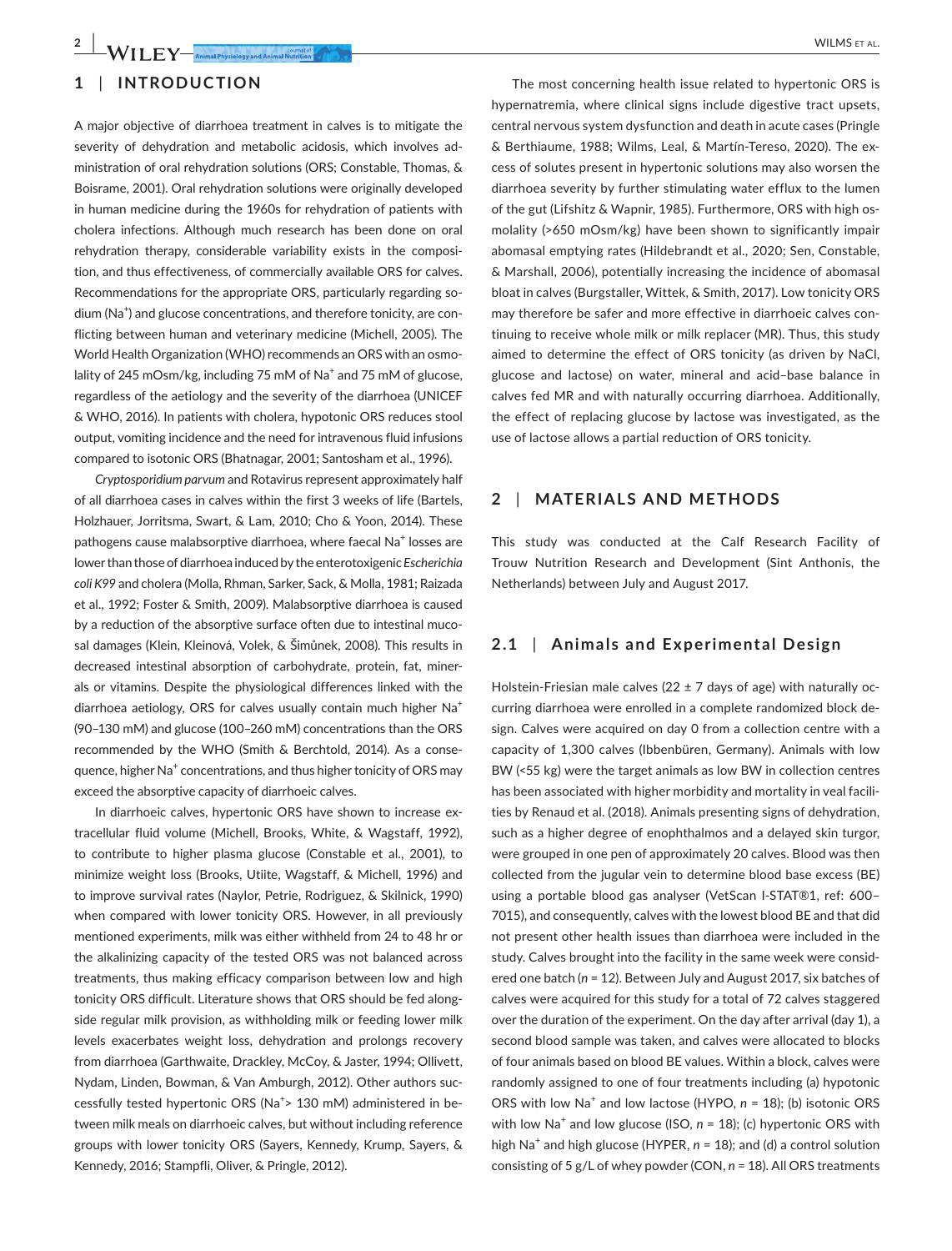used in this experiment were experimental formulas manufactured by Trouw Nutrition (Putten, the Netherlands) and which did not include any additional components than those described in Table 1. Each of the three ORS were formulated to have the same alkalinizing capacity (strong ion difference [SID] of 75 mEq/L, and propionate concentration of 72 mM) and a glucose to sodium ratio of 1.13. The concentration of the CON treatment was designed to have no effect on the health of the animals. Allocation to treatment was performed by a person who was not involved in treatment administration and sampling. Treatments were blinded to animal caretakers by randomly assigning a letter (A, B, C or D) to each treatment. Treatments were administered daily, from day 1 to 3, during which calves were offered 2.0 L of treatment at 1300 and 2100 hr. Treatments were reconstituted with water and supplied in a teat bucket at 40°C. Calves were allowed to consume the solutions for 3 hr starting at the time of supply. Treatments were never drenched to determine voluntary consumption. Milk replacer formula consisted of 50.0% skimmed milk powder, 19.5% whey powder, 24.2% of a spray-dried fat concentrate, 4.8% of whey protein concentrates (Trouw Nutrition, Deventer, The Netherlands) and 1.5% of mineral, amino acids and vitamin MR supplements (Trouw Nutrition, Putten, The Netherlands). This resulted in 41.5% lactose, 25.0% crude oils and fats, 22.5% crude protein and

**TABLE 1** Descriptive summary of milk replacer and treatment components fed to calves with naturally occurring diarrhoea receiving either a control solution or oral rehydration solutions (ORS) with various tonicities (*n* = 66)

6.8% ash on DM basis. Milk replacer was reconstituted with water at a concentration of 150 g/L (15% solids, 389 mOsm/kg) and supplied in a teat bucket at 40°C. Milk replacer was formulated to have a similar Na<sup>+</sup> concentration and SID as bovine whole milk to avoid interference with the ORS treatments, especially concerning the alkalinizing capacity of the products. Osmolality of the MR was higher than that of bovine whole milk (~300 mOsm/kg), which is common in MR for calves due to higher levels of lactose and ash (Wilms, Berends, & Martín-Tereso, 2019; Wilms, Berends, Leal, & Martín-Tereso, 2020). When calves arrived at the research facility on the evening of day 0, they were offered 2.5 L of MR. Calves were then fed 2.5 L of MR from day 1 to 3, and 3.0 L on day 4 and 5, twice daily at 0630 and 1700 hr. Calves were allowed to consume MR for 15 min starting at the time of supply. Calves from all treatment groups were provided with ad libitum access to plain water through a bucket except for the 6-hr duration of treatment supply to facilitate intake of treatments. No solid feed was provided during the five monitoring and sampling days. Animals displaying severe signs of dehydration (>8% BW; Smith & Berchtold, 2014) and metabolic acidosis (BE < −15 mM) were excluded from the study and provided with an intravenous saline and glucose infusion, as well as additional veterinary care. Excluded calves were not replaced by new animals.

|                          | <b>Milk</b>           | Treatments <sup>3</sup> |             | <b>Conventions for</b> |              |                       |
|--------------------------|-----------------------|-------------------------|-------------|------------------------|--------------|-----------------------|
| Item <sup>1</sup>        | replacer <sup>2</sup> | <b>CON</b>              | <b>HYPO</b> | <b>ISO</b>             | <b>HYPER</b> | calf ORS <sup>4</sup> |
| Sugars                   |                       |                         |             |                        |              |                       |
| Lactose                  | 190                   | 10                      | 45          | $\mathsf{O}$           | 0            |                       |
| Glucose                  | 25                    | 0                       | 0           | 90                     | 151          | 100-260               |
| <b>Minerals</b>          |                       |                         |             |                        |              |                       |
| Sodium                   | 32                    | $\overline{2}$          | 80          | 80                     | 134          | $90 - 130$            |
| Potassium                | 48                    | 3                       | 27          | 27                     | 27           | $10 - 30$             |
| Chloride                 | 41                    | $\overline{2}$          | 33          | 33                     | 86           | $40 - 60$             |
| Calcium                  | 33                    | $\mathbf{1}$            | $\mathbf 0$ | $\overline{0}$         | $\mathbf 0$  | -                     |
| Phosphate                | 41                    | $\mathbf 0$             | $\mathbf 0$ | $\Omega$               | $\Omega$     |                       |
| Magnesium                | 8                     | $\mathbf{O}$            | $\mathbf 0$ | $\overline{O}$         | $\mathbf 0$  | -                     |
| Alkalinizing<br>agents   |                       |                         |             |                        |              | $\geq$ 50             |
| Propionate               | 0                     | $\Omega$                | 72          | 72                     | 72           |                       |
| SID (mEq/L) <sup>5</sup> | 39                    | 3                       | 74          | 74                     | 75           | $\geq 60$             |
| Glu:Na                   | $\overline{a}$        | 12                      | 1.13        | 1.13                   | 1.13         | $1.1 - 3.1$           |
| Osmolality<br>(mOsm/kg)  | 389                   | 18                      | 257         | 302                    | 470          | $400 - 600$           |

<sup>1</sup> Expressed in mM unless specified otherwise.

 $2$ Commercial milk replacers for calves often contain higher levels of minerals (ash fraction) and lactose than bovine whole milk. Consequently, the osmolality of MR can range from slightly hypertonic (just above 300 mOsm/kg) to highly hypertonic (>450 mOsm/kg; Wilms et al., 2019; Wilms, Berends, et al., 2020).

 ${}^{3}$ Treatments included three ORS: low Na<sup>+</sup>, low lactose (HYPO,  $n = 16$ ), low Na<sup>+</sup>, low glucose (ISO, *n* = 16), high Na<sup>+</sup>, high glucose (HYPER, *n* = 16), and one control solution consisting of 5 g/L of whey powder (CON, *n* = 18).

4 Recommendation for ORS formulation for calves (Smith & Berchtold, 2014).

 $5$ Effective strong ion difference (SID) = (Na<sup>+</sup> + K<sup>+</sup>) – Cl<sup>-</sup>.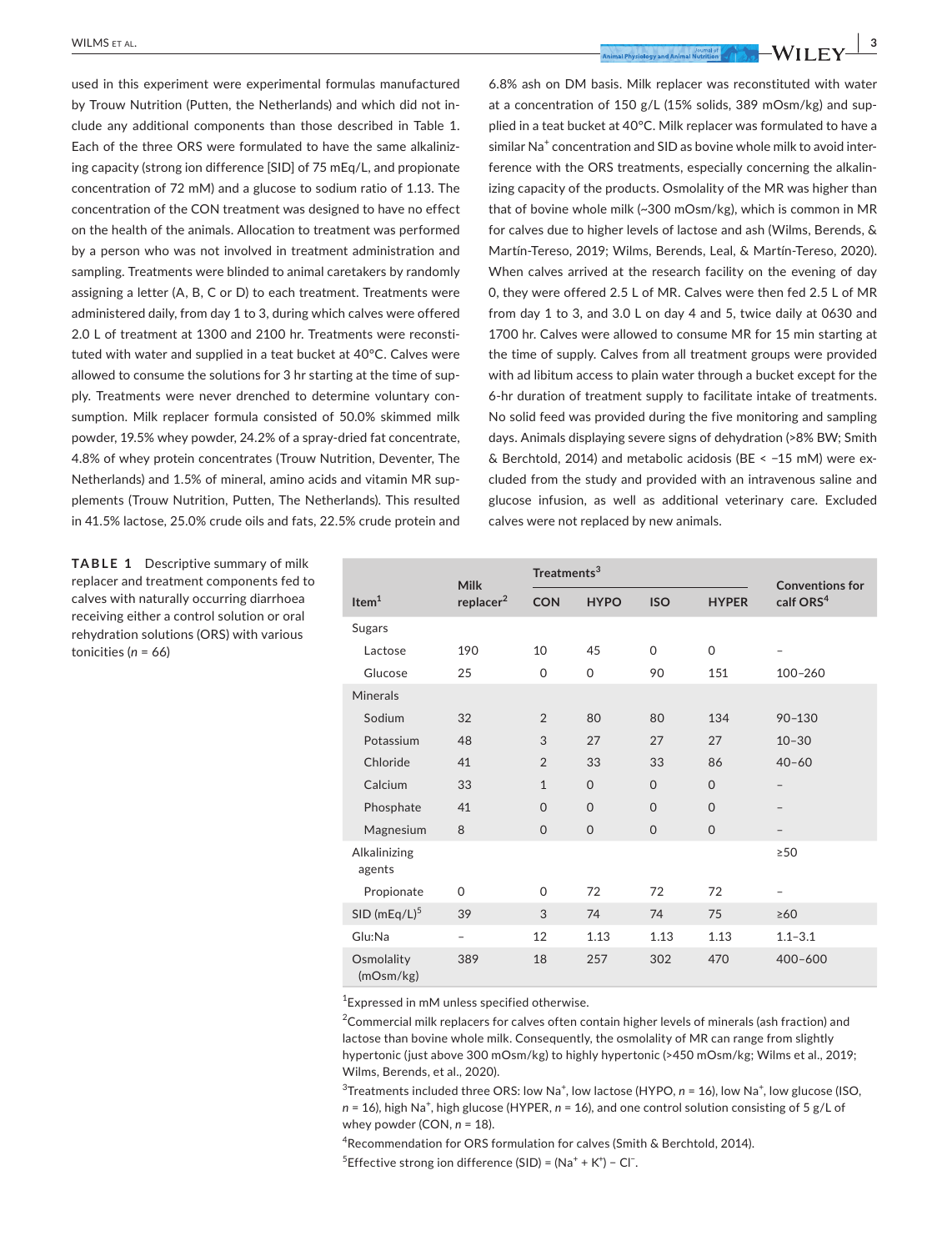

**FIGURE 1** Devices used for total urine collection (a) and total faecal collection (b). In Figure a, picture 1 displays how urine catheter bags for human are transformed to urine collection bags that are sealed on the sides to allow urine to flow into the tube. Medical glue was used to glue both sides of the bag to the calf. Pictures 2 and 3 display how the tube from the collection bag is connected to the bucket, which was placed at a lower level than the calf to allow urine to flow into the bucket. In Figure b, picture 4 displays the Velcro material that was glued to the hindquarter of the calf. Pictures 5 and 6 show the rings, one Velcro, one leather, that were used to attach the faecal collection bag (Picture 7) to the Velcro part shown in picture 4. The plastic bag containing faeces was changed regularly throughout the collection period. Parts glued to the calf remained in place until the completion of the collection period

## **2.2** | **Housing**

Calves were housed indoors in individual pens  $(1.22 \times 2.13 \text{ m})$ , separated by plastic solid dividers, with 50% laying area covered with flax straw in the back. During total faecal and urine collection, calves were tethered to the front of the pen and an elevated plateau covered with rubber was added to the front of the pen to elevate the animals to ease urine collection. The temperature in the calf facility was maintained at a minimum of 15°C and a maximum of 28°C and relative humidity between 60% and 85%. Calves were exposed to daylight and artificial light from 0600 to 2200 hr, and a nightlight for the remainder of the day.

## **2.3** | **Measurements**

A representative sample of MR (100 g) and treatment components (100 g) were collected for analysis prior to the start of the study.

All intakes were recorded from day 1 to 5. Calf BW was measured on day 1 and 5 between 1100 and 1200 hr. At the collection centre, blood samples were taken in the morning of day 0 into 9-ml tubes with anticoagulant (lithium heparin, BD Vacutainer, BD, Vianen, the Netherlands) and were analysed immediately using CG8<sup>+</sup> cartridges for blood pH, BE, Na<sup>+</sup> and glucose using a portable blood gas analyser (VetScan I-STAT®1, ref: 600–7015). During the five monitoring days, blood samples were collected daily from the jugular vein at 1100 hr. Blood samples were taken in two 9-ml tubes with anticoagulant (lithium heparin) and two 9-ml serum tubes (BD Vacutainer, BD, Vianen, the Netherlands). For blood acid-base (pH, BE and HCO<sub>3</sub>), blood gas determination (total carbon dioxide  $[tCO<sub>2</sub>]$ , partial pressure of carbon dioxide  $[pCO<sub>2</sub>]$ ) and L-Lactate measurements, one drop of whole blood from the lithium heparin tube was inserted into CG4<sup>+</sup> cartridges and analysed immediately using the blood gas analyser mentioned above. Haematocrit (Htc) was determined immediately in whole blood from the lithium heparin tube via capillary centrifugation using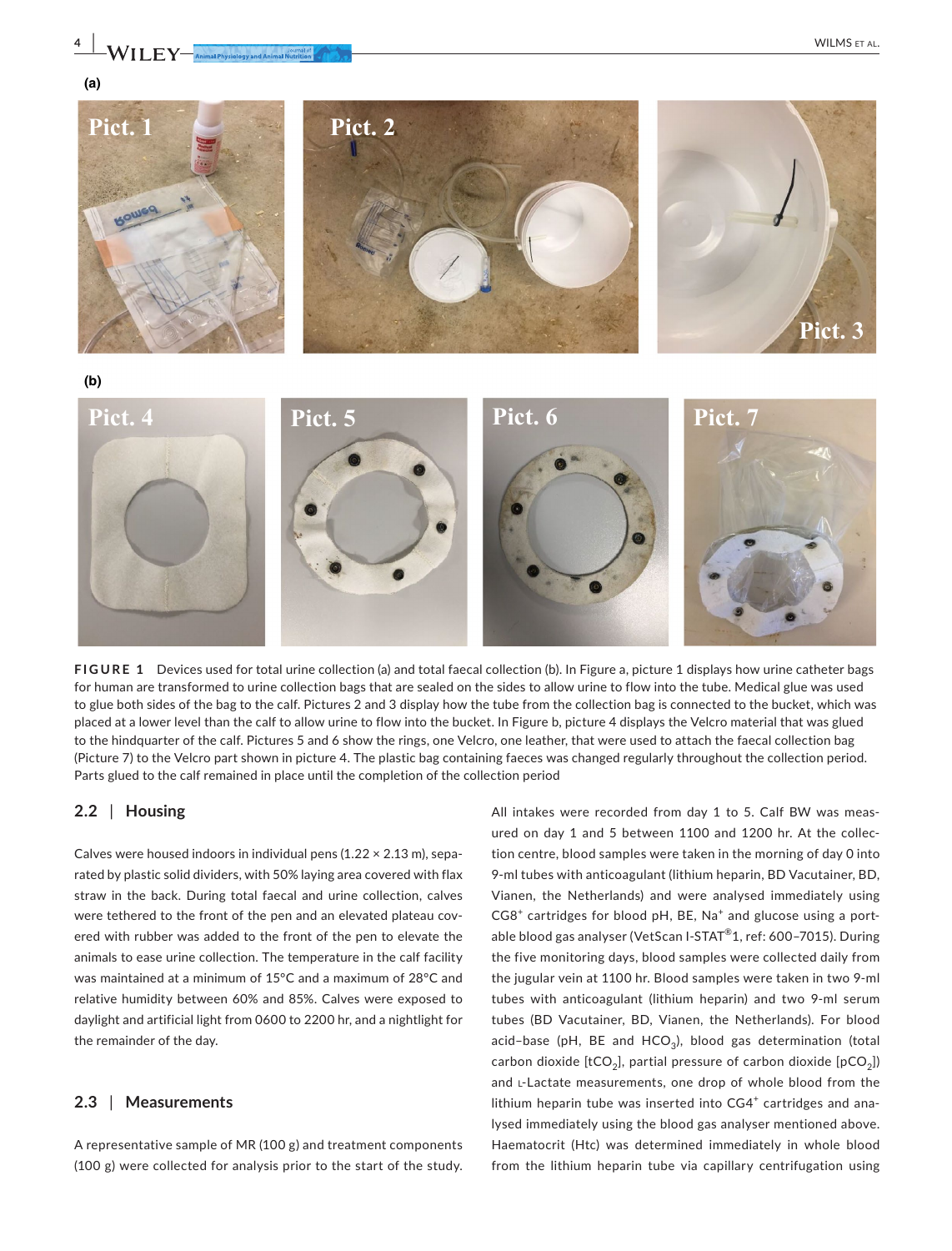a centrifuge (Haematokrit 200, Hettich, Tuttlingen, Germany). Samples were centrifuged at 3,850 *g* for 5 min at ambient temperature. Serum tubes were set for 15 min and centrifuged at 1,500 *g* for 15 min at 20°C (Rotina 380 R, Hettich, Tuttlingen, Germany). Tubes with lithium heparin were centrifuged at 1,500 *g* for 15 min at 4°C. Plasma and serum aliquots were stored in 1.5-mL cryotubes at −18°C. Faeces were quantitatively collected in the first 24 hr and urine in the first 72 hr after treatment randomization from 1200 hr to 1200 hr next day, using collection bags attached to calves with medical glue. This technique is described in Figure 1 and is preferred over metabolic crates as it is less stressful for calves younger than 6 weeks of age. A daily representative sample of 400 g of faeces and two times 40 mL of urine were taken from the combined total collection material after thorough mixing. In addition, faecal spot samples were taken from day 2 to 5 by manual stimulation of rectum. The aetiology of the diarrhoea was not determined. All samples were transported in boxes with cooling elements and stored at −18°C.

## **2.4** | **Chemical analyses**

Feed, urine, faeces and blood samples were processed and analysed at MasterLab (Boxmeer, the Netherlands). Samples of MR and treatments were analysed for dry matter (DM), crude ash, crude fat, crude protein, macro-minerals, carbohydrates (lactose and glucose) and propionate. Faecal samples were analysed for DM, pH and macro-minerals. Urine samples were analysed for macro-minerals, urea, creatinine, pH and osmolality. Serum samples were analysed for macro-minerals, urea and creatinine, while plasma samples were analysed for glucose. Dry matter content was determined by drying to a constant weight in a 103°C stove for 4 hr (EC 152/2009; EC, 2009). Crude ash was analysed by incineration in a muffle furnace by combustion for 4 hr at 550°C (EC 152/2009; EC, 2009). Crude fat was determined by treating the sample with hydrochloric acid and subsequent extraction with petroleum (EC 152/2009; EC, 2009). Crude protein content was analysed by combustion, according to the Dumas method (Etheridge, Pesti, & Foster, 1998; ISO 16634-1:2008). Macro-minerals were analysed using inductively coupled plasma mass spectrometry (PerkinElmer ICP-MS 300D) according to NEN-EN 2017 (2017). Chloride was analysed as described in Wilms et al. (2019). Carbohydrates in MR and treatments were determined by titrimetric method according to 1971 71/250/ EEG for lactose and EG 152/2009 for glucose. The determination of propionic acid in solution was performed according to Canale, Valente, and Ciotti (1984). Separation of the organic acids was performed using the HPLC exclusion chromatography with UV and/or RI detection. Faecal and urine pH were measured using a calibrated pH meter according to NEN-EN-ISO 10523. Osmolality of urine was measured using a semi-micro freezing point depression osmometer (K-7400S, Knalier). Urea was analysed by two-step enzymatic colorimetric analyses, hydrolysing

urea to ammonium and  $CO<sub>2</sub>$ . Ammonium ions were analysed using a modified Berthelot reaction (10505, Human Diagnostics). Creatinine was analysed by a kinetic colorimetric analysis, based upon the Jaffe reaction (10051, Human diagnostics). Glucose was analysed by a colorimetric assay using a glucose oxidase–peroxide reaction. The colour intensity of the end product of this reaction  $(H<sub>2</sub>O<sub>2</sub>)$  was measured by absorbance methods (Enzychrom Glucose Assay kit, BioAssay Systems). In addition, serum total protein, serum albumin and globulin were analysed at the Animal Health Service (Gezondheidsdienst voor Dieren, Deventer, the Netherlands) using a Synchron Clinical Analyzer (Unicel DxC 800 SN4764, Beckman Coulter, Canada L.P.). Finally, plasma D-Lactate was analysed at Hannover University and was determined enzymatically (combined d-LDH and dGPT method).

#### **2.5** | **Calculations and statistical analysis**

The power was chosen to be equal to 80%. One of the most relevant parameters to consider in calf diarrhoea is blood pH. Based on the outcome of a previous experiment conducted at the Calf Research Facility of Trouw Nutrition Research and Development (Sint Anthonis, the Netherlands; unpublished data) investigating ORS efficacy, for 15 calves per treatment group (including an ORS group and a control group) on day 4 of diarrhoea, a standard deviation of 0.054 was assumed for blood pH. The minimal meaningful difference was considered to be 0.05. The minimal sample size to detect differences would then be 18 calves per treatment group.

Osmolality was calculated according to Stockham and Scott (2008) as followed:

Osmolarity<sub>blood</sub> (mOsm/L)=2×([Na<sup>+</sup>]<sub>blood</sub> + [K<sup>+</sup>]<sub>blood</sub>) + [Glucose]<sub>blood</sub> + [Urea]<sub>blood</sub>

The SID was calculated according to Cave and Koo (2015) as followed:

$$
[SID]_{blood} (mEq/L) = [Na^{+}]_{blood} + [K^{+}]_{blood} - ([Cl^{-}]_{blood}
$$

$$
+[D - lactate^{-}]_{blood} + [L - lactate^{-}]_{blood})
$$

The anion gap (AG) was calculated according to Trefz, Lorch, Feist, Sauter-Louis, and Lorenz (2012) as followed:

$$
[AG]_{blood} (mEq/L) = [Na^{+}]_{blood} = [K^{+}]_{blood} - ([Cl^{-}]_{blood} + [HCO_{3}^{-}] )
$$

The strong ion gap (SIG) was calculated according to Constable (2014) as followed:

 $[SIG]_{blood}$ (mEq/L) = [total protein] $_{blood}$  × (0.343/ $\{1 + 10^{7.08 - pH}$ ) $)$  – [AG] $_{blood}$ 

Urine SID was calculated as followed:

$$
[SID]_{urine}(mEq/L) = [Na^+]_{urine} + [K^+]_{urine} - [Cl^-]_{urine}
$$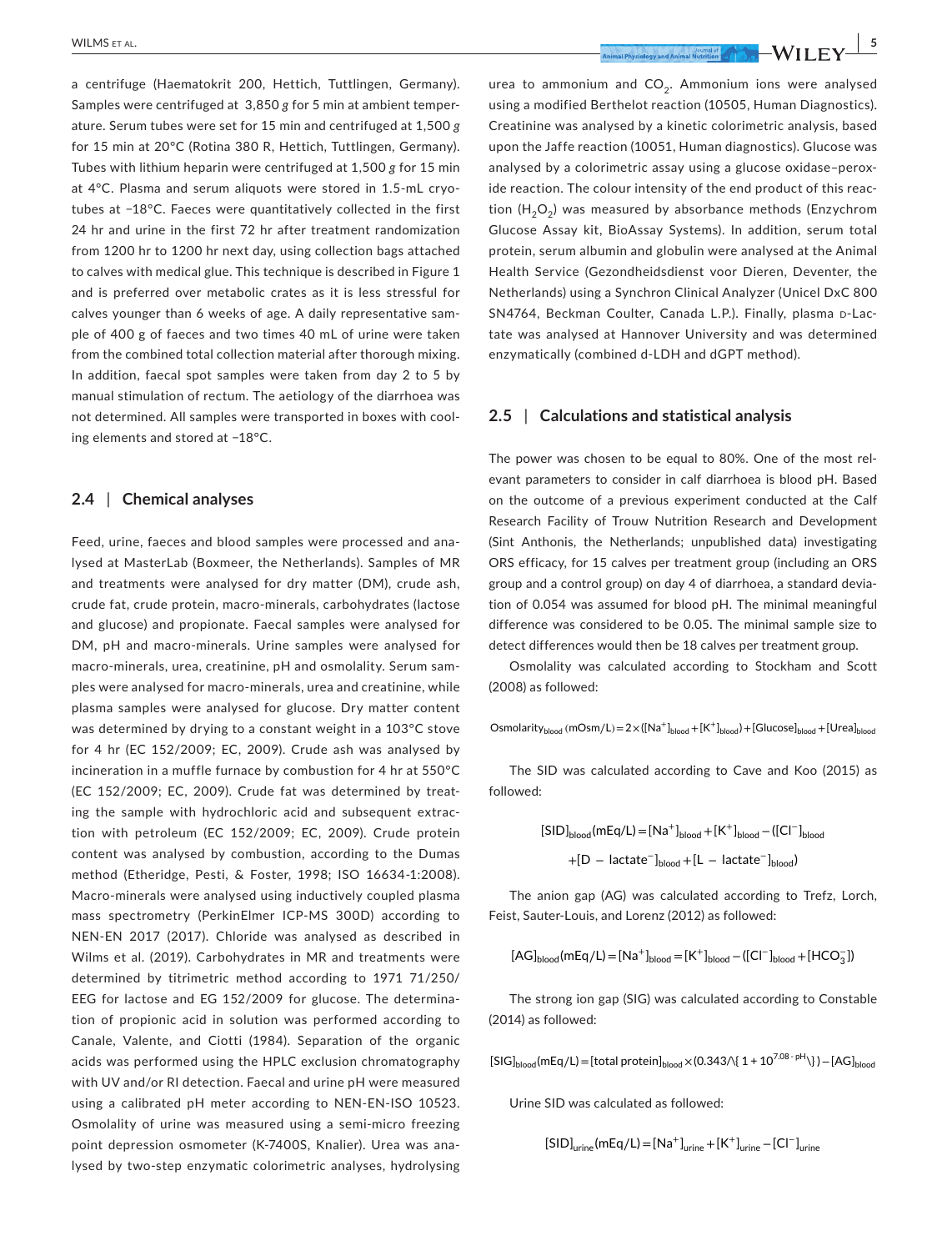**TABLE 2** Values of parameters describing calves before and after treatment initiation (*n* = 66)

|                                     |            | Treatment <sup>1</sup> |             |            |         |            |         |              |                  |  |  |  |  |
|-------------------------------------|------------|------------------------|-------------|------------|---------|------------|---------|--------------|------------------|--|--|--|--|
|                                     | <b>CON</b> |                        | <b>HYPO</b> |            |         | <b>ISO</b> |         | <b>HYPER</b> |                  |  |  |  |  |
| <b>Item</b>                         | Mean       | <b>SEM</b>             | Mean        | <b>SEM</b> | Mean    | <b>SEM</b> | Mean    | <b>SEM</b>   | <b>Treatment</b> |  |  |  |  |
| Before treatment<br>initiation      |            |                        |             |            |         |            |         |              |                  |  |  |  |  |
| Age $(day)^2$                       | 21.3       | 1.07                   | 20.5        | 1.18       | 24.4    | 1.24       | 22.1    | 1.12         | .16              |  |  |  |  |
| Initial body weight (kg)            | 43.9       | 1.07                   | 44.3        | 1.18       | 46.0    | 1.18       | 43.5    | 1.13         | .44              |  |  |  |  |
| Rectal temperature<br>$(^{\circ}C)$ | 38.7       | 0.13                   | 38.8        | 0.14       | 38.6    | 0.14       | 38.6    | 0.14         | .85              |  |  |  |  |
| Blood parameters <sup>3</sup>       |            |                        |             |            |         |            |         |              |                  |  |  |  |  |
| Sodium (mM)                         | 134.5      | 1.80                   | 134.2       | 1.99       | 134.8   | 1.98       | 138.5   | 1.89         | .33              |  |  |  |  |
| Glucose (mM)                        | 4.47       | 0.32                   | 4.32        | 0.35       | 4.26    | 0.35       | 4.09    | 0.34         | .88              |  |  |  |  |
| pH                                  | 7.37       | 0.019                  | 7.34        | 0.020      | 7.34    | 0.021      | 7.37    | 0.019        | .60              |  |  |  |  |
| Base excess (mM)                    | $-1.73$    | 1.07                   | $-3.79$     | 1.18       | $-1.58$ | 1.17       | $-0.20$ | 1.12         | .19              |  |  |  |  |

a,b,cMeans with a different superscript are significantly different (*p* ≤ .05).

<sup>1</sup>Treatments included three ORS: low Na<sup>+</sup>, low lactose (HYPO, *n* = 16), low Na<sup>+</sup>, low glucose (ISO, *n* = 16), high Na<sup>+</sup>, high glucose (HYPER, *n* = 16), and one control solution consisting of 5 g/L of whey powder (CON, *n* = 18).

End BW on day 5 (kg)<sup>4</sup> 44.6<sup>a</sup> 0.40 46.0<sup>b</sup> 0.43 45.8<sup>bc</sup> 0.40 44.7<sup>ac</sup> 0.48 0.4

2 Expressed as log *SEM*.

After treatment initiation

**Ite** 

 ${}^{3}$ Blood parameters were measured at the location of origin in the morning of day 0 using a blood gas analyser.

 $^4$ BW was measured between 1100 and 1200 hr on day 1 (prior to treatment administration) and day 5. BW on day 1 was used as baseline covariate. End BW measured on day 5 included 16 calves in CON, 15 calves in HYPO, 16 calves in ISO and 13 calves in HYPER. This is because in addition to the five calves that did not develop diarrhoea, seven calves were removed from the study prior to day 5, five due to severe dehydration and metabolic acidosis as a consequence of diarrhoea, and two due to other health issues requiring a medical intervention.

The calculated change in plasma volume (PV) throughout the five monitoring was assessed from the serum total protein concentration measured on day 1  $(P_{t=0})$  prior to ORS administration and the serum total protein concentration in the following days (P<sub>t=x</sub>) according to van Beaumont, Greenleaf, and Juhos (1972):

$$
\% \Delta \text{PV} = (P_{t=0} - P_{t=x}) \times 100 / P_{t=x}
$$

The SID intake was calculated using MR and treatment intakes. The SID of the solution (MR or treatments) was multiplied with the corresponding ingested volume, and this was divided by BW measured in the morning of day 1 (prior to treatment administration). The SID intakes was first calculated by only including treatment intakes and then by including treatment and MR intakes.

Similarly, BW measured in the morning of day 1 was used to express intakes, as well as faecal and urinary water and mineral losses per unit of BW. Water and mineral balances measured in the 24 hr after treatment randomization (day 1) were calculated as the difference between intakes (MR, treatment and supplemental water) and faecal and urinary losses.

Continuous variables were analysed using mixed-model analysis with PROC MIXED in SAS (SAS 9.4M6, SAS® Studio, SAS Institute). The statistical model was as follows:

$$
Y_{ijkl} = \mu_0 + \mu + T_i + V_j + W_k + TW_{ik} + C_l + e_{ijkl}
$$

where  $Y_{ijkl}$  is the dependent variable,  $\mu$  is the overall mean,  $T_i$  is the fixed effect of treatment, V<sub>j</sub> is the fixed effect of block, W<sub>k</sub> is the fixed effect of day used as a repeated measure,  $TW_{ik}$  is the effect of treatment-by-day interaction,  $C_{\mathfrak l}$  is the random effect of calf, and *eijkl* is the residual. Blood parameters measured on day 1, prior to treatment administration, were used in the model as a baseline covariate ( $\mu$ <sub>0</sub>). Similarly, BW measured on day 1 was used as a baseline covariate for the analysis of BW on day 5. The covariance structure with the minimum values of Akaike's information criterion was the heterogeneous autoregressive covariance and was used for all variables. A logarithmic transformation was performed when a parameter did not follow a normal distribution. Results are presented as least squares means (LSM) with the standard error of the means (SEM). The correlation between faecal water and faecal Na<sup>+</sup> losses was analysed using the PROC CORR in SAS. Variables were considered significant at differences *p* ≤ .05.

## **3** | **RESULTS**

## **3.1** | **General health and intakes**

Parameters describing calves on day 0 and before treatment initiation did not differ between treatment groups (Table 2). Five calves that did not develop diarrhoea after arrival at the facility were removed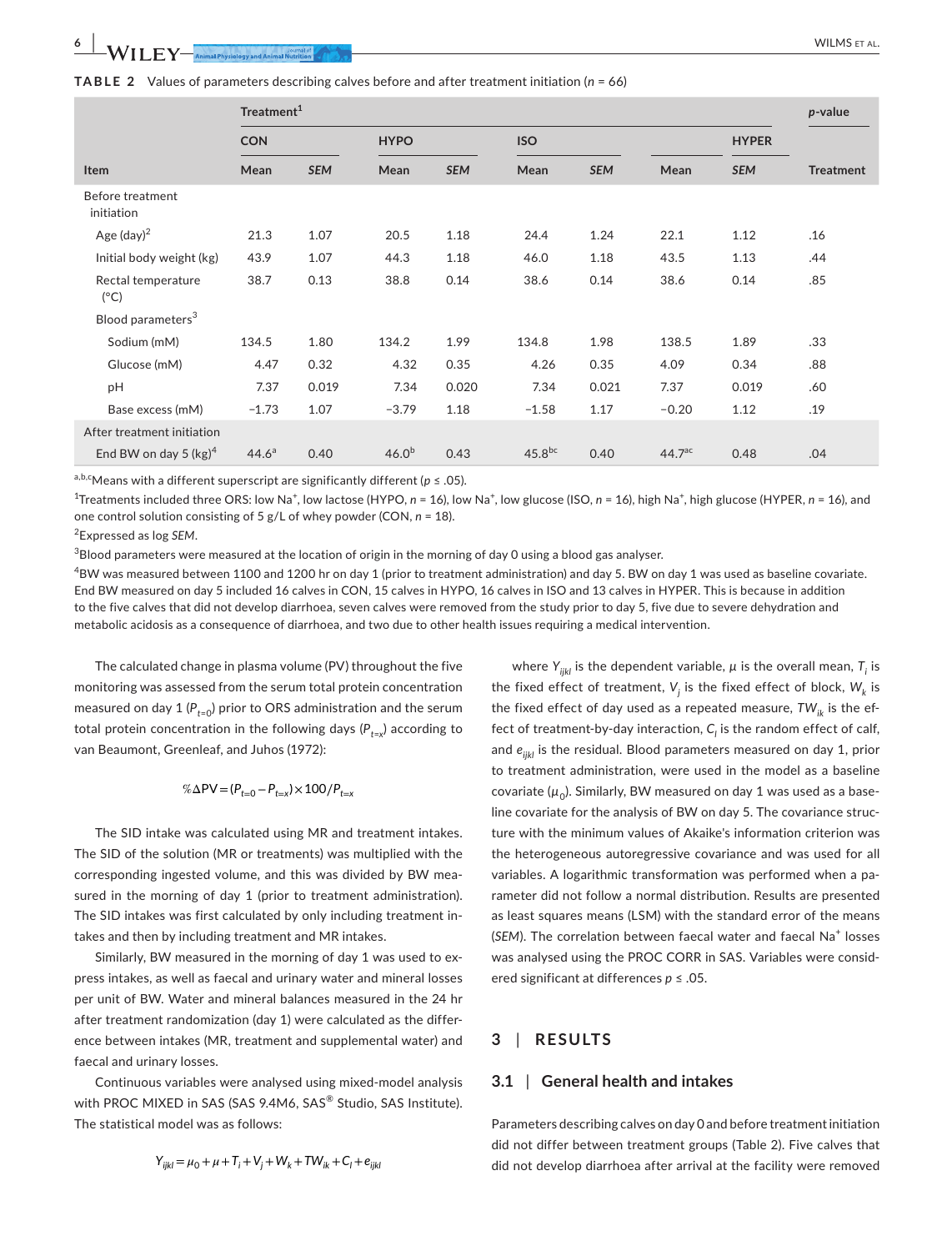post-inclusion from the study, and data collected from these calves were not used in the statistical models. In addition, five calves (two in HYPER, two in CON and one in HYPO) required intravenous fluid infusions due to severe dehydration and metabolic acidosis and two calves (two in HYPER) required other health interventions. These animals were removed from the dataset on the day the intervention took place (one calf on day 1, five calves on day 3 and one calf on day 5) and data collected prior to the day of removal were used. This led to having 16 calves in each ORS group and 18 calves in CON. Milk replacer intakes over the first three days (4.3 kg/day; *p* = .38) and the last two days (4.7 kg/day;  $p = .57$ ) of the monitoring period did not differ across treatments. Treatment intakes and SID intakes were higher for calves receiving ORS (2.7 kg/day and 3.7 mEq/kg BW/day, respectively) than for CON calves (1.3 kg/day and 0.0 mEq/ kg BW/day; *p* < .001; Table 3). Total SID intake over the first three days including MR and treatment intakes was higher in calves receiving ORS (7.4 mEq/kg BW/day) than CON calves (3.8 mEq/kg BW/ day; *p* < .001). On day 5, BW of calves receiving low tonicity ORS (45.9 kg) was higher than CON calves (44.6 kg), and BW in HYPO calves (46.0 kg) was higher than in HYPER calves (44.7 kg; *p* = .04).

#### **3.2** | **Acid–base balance**

Blood pH, BE,  $\mathsf{HCO}_3^-$  and  $\mathsf{tCO}_2$  were higher in ISO and <code>HYPO</code> calves than in CON calves (*p* < .05; Table 4 and Figure 2), while HYPER did not differ with CON. In addition, blood pH, BE, HCO $_3^-$  and tCO $_2$  were higher in HYPO than HYPER calves (*p* < .05), while ISO and HYPER

 **|** WILMS et al. **7**

tended to be different (*p* < .10). Serum SID was lower in CON calves (39 mEq/L) compared to calves receiving ORS (44 mEq/L; *p* = .03). Similarly, urine SID was lower in CON calves (8 mEq/L) compared to calves fed ORS (31 mEq/L; *p* = .001; Table 5). Serum SIG was lower in HYPER calves (2.8 mEq/L) compared to other groups (5.2 mEq/L; *p* = .02). There was a treatment effect on l-Lactate being higher in HYPER (0.61 mM) than CON (0.46;  $p = .03$ ). Blood pCO<sub>2</sub> was lower in CON calves (44 kPa) compared to calves receiving ORS (48 kPa; *p* = .007).

## **3.3** | **Blood electrolytes and chemistry**

Serum Na<sup>+</sup> was constant in calves fed ORS (133 mM), while it was lower in CON calves (129 mM; *p* = .02). Serum urea was higher in CON calves (24 mg/dL) compared to ORS groups (18 mg/dL; *p* = .01; Figure 3). Similarly, urine urea was higher in CON calves (279 mg/kg BW/day) than calves fed ORS (196 mg/kg BW/day; *p* = .03). Blood glucose did not differ across treatment groups (5.2 mM; *p* = .32). Serum osmolarity was higher in HYPO and HYPER calves (291 mOsm/L) compared to CON calves (284 mOsm/L; *p* = .04), while ISO did not differ from other groups. In contrast, urine osmolality was higher for HYPER (550 mOsm/kg) than other treatment groups (386 mOsm/kg; *p* = .009). Serum total protein (54 g/L) did not differ amongst groups (*p* = .18). However, changes in plasma volume calculated using total protein concentrations were higher in HYPO and ISO (+4.8%) when compared with CON (+1.0%; *p* = .01; Figure 4). Additionally, HYPER (+2.8%) tended to be different from HYPO and ISO (*p* = .08).

**TABLE 3** Daily intakes of milk replacer, treatments and supplemental water from day 1 to 3 in calves with naturally occurring diarrhoea (*n* = 66). From day 1 to 3, calves were fed milk replacer (2.5 L) twice daily at 0700 and 1630 hr and were then offered treatments (2.0 L) twice daily at 1300 and 2100 hr

| Treatments <sup>2</sup>                 |                   |            |             |            |                   |            |                   |            | p-values |             |                     |
|-----------------------------------------|-------------------|------------|-------------|------------|-------------------|------------|-------------------|------------|----------|-------------|---------------------|
|                                         | <b>CON</b>        |            | <b>HYPO</b> |            | <b>ISO</b>        |            | <b>HYPER</b>      |            |          |             |                     |
| Intakes $1$                             | Mean              | <b>SEM</b> | Mean        | <b>SEM</b> | Mean              | <b>SEM</b> | Mean              | <b>SEM</b> | Treat    | <b>Time</b> | <b>Treat × Time</b> |
| Milk replacer                           | 4.31              | 0.17       | 4.51        | 0.20       | 4.47              | 0.20       | 4.07              | 0.20       | .38      | .14         | .87                 |
| <b>Treatment</b>                        | 1.29 <sup>a</sup> | 0.22       | $2.79^{b}$  | 0.25       | $2.59^{b}$        | 0.24       | $2.59^{b}$        | 0.23       | 5.001    | .01         | .98                 |
| Supplemental water                      | 1.22              | 0.16       | 1.08        | 0.17       | 1.21              | 0.17       | 0.96              | 0.17       | .66      | .33         | .50                 |
| Total daily fluid intake <sup>3</sup>   | 8.54              | 0.050      | 9.91        | 0.054      | 9.84              | 0.053      | 9.05              | 0.055      | .15      | .008        | .99                 |
| SID intake (mEq/kg BW/day) <sup>4</sup> |                   |            |             |            |                   |            |                   |            |          |             |                     |
| From treatments                         | 0.02 <sup>a</sup> | 0.41       | $4.14^{b}$  | 0.44       | 3.37 <sup>b</sup> | 0.42       | 3.47 <sup>b</sup> | 0.42       | < 0.001  | .02         | .12                 |
| From MR and<br>treatments               | 3.78 <sup>a</sup> | 0.47       | $8.14^{b}$  | 0.52       | 7.13 <sup>b</sup> | 0.50       | $6.91^{b}$        | 0.53       | < 0.01   | .006        | .40                 |

*Note:* Besides, supplemental water was available ad libitum.

a,bMeans with a different superscript are significantly different (*p* ≤ .05).

 ${}^{1}$ Expressed in kg/day unless specified otherwise.

<sup>2</sup>Treatments included three ORS: low Na<sup>+</sup>, low lactose (HYPO, *n* = 16), low Na<sup>+</sup>, low glucose (ISO, *n* = 16), high Na<sup>+</sup>, high glucose (HYPER, *n* = 16), and one control solution consisting of 5 g/L of whey powder (CON, *n* = 18).

3 Expressed as log *SEM*.

4 Strong ion difference (SID) intake was calculated using milk replacer (SID = 39 mEq/L) and treatment (SID = 74 mEq/L for ORS and 3 mEq/L for CON) intakes. The SID of the solution (MR or treatment) was multiplied with the corresponding ingested volume, and this was divided by BW measured on day 1 after arrival.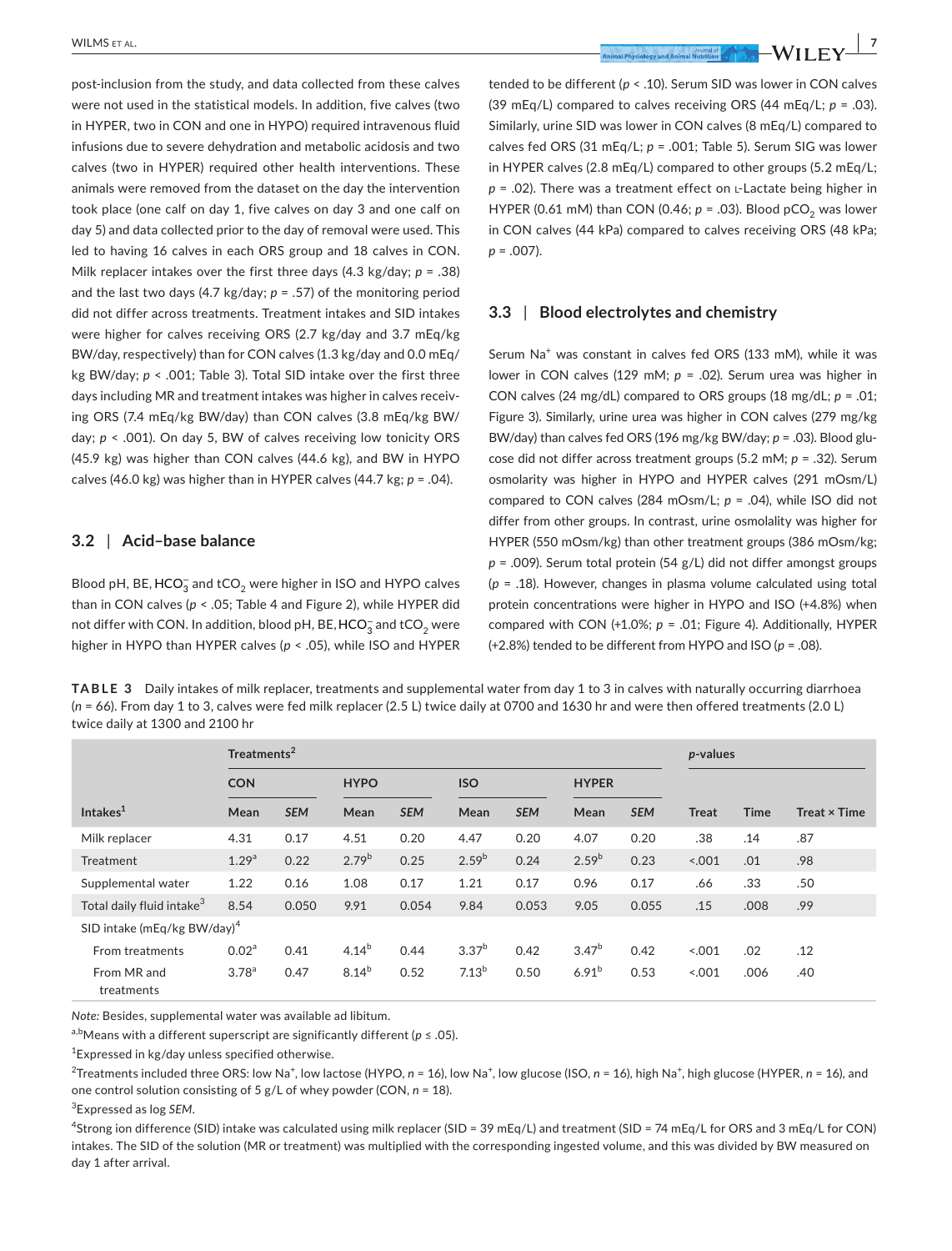**TABLE 4** The effect of tonicity (as driven by NaCl, glucose and lactose) of oral rehydration solutions ( ORS) on blood minerals, blood haematology, and blood chemistry, blood acid–base balance, and blood gases measured daily at 1100 hr from day 1 to 5, in calves fed milk replacer and with naturally occurring diarrhoea (*n* = 66)

|                                 | Treatments <sup>2</sup> |            |                   |            |                    |            |                      | p-values   |              |             |                     |
|---------------------------------|-------------------------|------------|-------------------|------------|--------------------|------------|----------------------|------------|--------------|-------------|---------------------|
|                                 | <b>CON</b>              |            | <b>HYPO</b>       |            | <b>ISO</b>         |            | <b>HYPER</b>         |            |              |             |                     |
| Item <sup>1</sup>               | Mean                    | <b>SEM</b> | Mean              | <b>SEM</b> | Mean               | <b>SEM</b> | Mean                 | <b>SEM</b> | <b>Treat</b> | <b>Time</b> | Treat $\times$ Time |
| <b>Blood minerals</b>           |                         |            |                   |            |                    |            |                      |            |              |             |                     |
| Sodium                          | 128.9 <sup>a</sup>      | 1.05       | $133.1^{b}$       | 1.00       | $132.3^{b}$        | 0.98       | $132.8^{b}$          | 1.09       | .02          | .76         | .74                 |
| Potassium                       | 5.29                    | 0.09       | 5.52              | 0.10       | 5.40               | 0.09       | 5.41                 | 0.10       | .41          | .002        | .98                 |
| Chloride                        | 97.9                    | 1.19       | 96.7              | 1.21       | 95.4               | 1.18       | 95.4                 | 1.36       | .41          | .61         | .09                 |
| Calcium                         | 2.69                    | 0.02       | 2.76              | 0.03       | 2.74               | 0.03       | 2.72                 | 0.03       | .20          | 001         | .82                 |
| <b>Blood haematology</b>        |                         |            |                   |            |                    |            |                      |            |              |             |                     |
| Haematocrit (%)                 | 31.5                    | 0.72       | 31.1              | 0.75       | 30.2               | 0.74       | 32.3                 | 0.76       | .27          | .18         | .19                 |
| <b>Blood chemistry</b>          |                         |            |                   |            |                    |            |                      |            |              |             |                     |
| Urea $(mg/dL)^3$                | 24.0 <sup>a</sup>       | 0.071      | 18.1 <sup>b</sup> | 0.074      | $17.3^{b}$         | 0.074      | $18.4^{b}$           | 0.081      | .01          | 001         | .32                 |
| Creatinine (mg/dL) <sup>3</sup> | 1.08                    | 0.027      | 1.02              | 0.028      | 1.02               | 0.023      | 1.06                 | 0.061      | .39          | 001         | .55                 |
| Total serum protein<br>(g/L)    | 55.1                    | 0.53       | 53.8              | 0.57       | 53.9               | 0.54       | 55.1                 | 0.58       | .18          | .34         | .12                 |
| Albumin (g/L)                   | 30.7                    | 0.33       | 30.3              | 0.35       | 29.7               | 0.34       | 30.4                 | 0.36       | .23          | .29         | .30                 |
| Albumin to globulin<br>ratio    | 1.32                    | 0.01       | 1.32              | 0.01       | 1.30               | 0.01       | 1.30                 | 0.01       | .20          | .01         | .85                 |
| Glucose                         | 5.00                    | 0.184      | 5.50              | 0.199      | 5.31               | 0.185      | 5.16                 | 0.201      | .32          | .32         | .59                 |
| Serum osmolarity<br>(mOsm/L)    | 283.7 <sup>a</sup>      | 1.90       | $291.5^{b}$       | 2.03       | 287.7ab            | 1.89       | $290.0^{b}$          | 2.04       | .04          | .93         | .87                 |
| Blood acid-base<br>balance      |                         |            |                   |            |                    |            |                      |            |              |             |                     |
| pH                              | 7.33 <sup>a</sup>       | 0.020      | 7.42 <sup>b</sup> | 0.021      | $7.41^{bc}$        | 0.021      | $7.35$ <sup>ac</sup> | 0.022      | .006         | .02         | .59                 |
| <b>BE</b>                       | $-2.19^{a}$             | 2.22       | $8.63^{b}$        | 2.44       | $5.86^{bc}$        | 2.34       | $1.20$ <sup>ac</sup> | 2.37       | .009         | 001         | .51                 |
| HCO <sub>3</sub>                | 23.9 <sup>a</sup>       | 1.83       | $33.1^{b}$        | 2.03       | 30.7 <sup>bc</sup> | 1.94       | $26.8$ <sup>ac</sup> | 1.96       | .007         | 001         | .41                 |
| SID (mEq/L)                     | 38.6 <sup>a</sup>       | 1.54       | $44.6^{b}$        | 1.64       | $43.8^{b}$         | 1.56       | $44.1^{b}$           | 1.69       | .03          | .51         | .80                 |
| AG (mEq/L)                      | 11.5                    | 1.14       | 10.6              | 1.18       | 9.0                | 1.22       | 13.0                 | 1.31       | .18          | .007        | .99                 |
| $SIG (mEq/L)^3$                 | 4.75 <sup>a</sup>       | 0.18       | $6.34^{a}$        | 0.17       | 4.53 <sup>a</sup>  | 0.15       | $2.75^{b}$           | 0.19       | .02          | .06         | .08                 |
| L-Lactate                       | 0.46 <sup>a</sup>       | 0.059      | $0.54^{ab}$       | 0.063      | $0.54^{ab}$        | 0.062      | $0.61^{b}$           | 0.065      | .03          | .14         | .84                 |
| D-Lactate                       | 0.33                    | 0.21       | 0.12              | 0.22       | 0.47               | 0.21       | 0.33                 | 0.22       | .73          | .08         | .70                 |
| <b>Blood gases</b>              |                         |            |                   |            |                    |            |                      |            |              |             |                     |
| tCO <sub>2</sub>                | 25.8 <sup>a</sup>       | 2.00       | $34.6^{\rm b}$    | 2.22       | 31.9 <sup>bc</sup> | 2.13       | $28.1^{\text{ac}}$   | 2.15       | .03          | 001         | .57                 |
| $pCO2$ (kPa)                    | 43.8 <sup>a</sup>       | 1.05       | $48.3^{b}$        | 1.13       | $48.9^{b}$         | 1.10       | $47.4^{b}$           | 1.14       | .007         | 001         | .60                 |

Abbreviations: AG, anion gap; BE, base excess; SID, strong ion difference; SIG, strong ion gap.

a,b,cMeans with a different superscript are significantly different (*p* ≤ .05).

1 Expressed in mM unless specified otherwise.

<sup>2</sup>Treatments included three ORS: low Na<sup>+</sup>, low lactose (HYPO, *n* = 16), low Na<sup>+</sup>, low glucose (ISO, *n* = 16), high Na<sup>+</sup>, high glucose (HYPER, *n* = 16), and one control solution consisting of 5 g/L of whey powder (CON, *n* = 18).

3 Expressed as log *SEM*.

# **3.4** | **Water and mineral balance**

Urine water losses were higher in HYPO and ISO calves (63 g/kg BW/ day) than in HYPER calves (42 g/kg BW/day; *p* = .05; Table 6).In addition, urine water losses tended to be lower in HYPO and ISO than CON (46 g/ kg/BW/day; *p* < 0.10). Faecal water losses tended to be lower in HYPO calves (26 g/kg BW/day) compared to CON and HYPER calves (43 g/

kg BW/day; *p* = .08). Sodium intake was the highest in HYPER calves (231 mg/kg BW/day) and the lowest in CON calves (57 mg/kg BW/day; p < .001). Urine Na<sup>+</sup> losses were higher in calves fed ORS (36 mg/kg BW/day) when compared with CON calves (4 mg/kg BW/day; *p* = .003). Faecal Na<sup>+</sup> losses were lower in calves receiving low tonicity ORS (45 mg/ kg BW/day) compared with HYPER calves (76 mg/kg BW/day; *p* = .04). There was a strong correlation between faecal  $\text{Na}^+$  and faecal water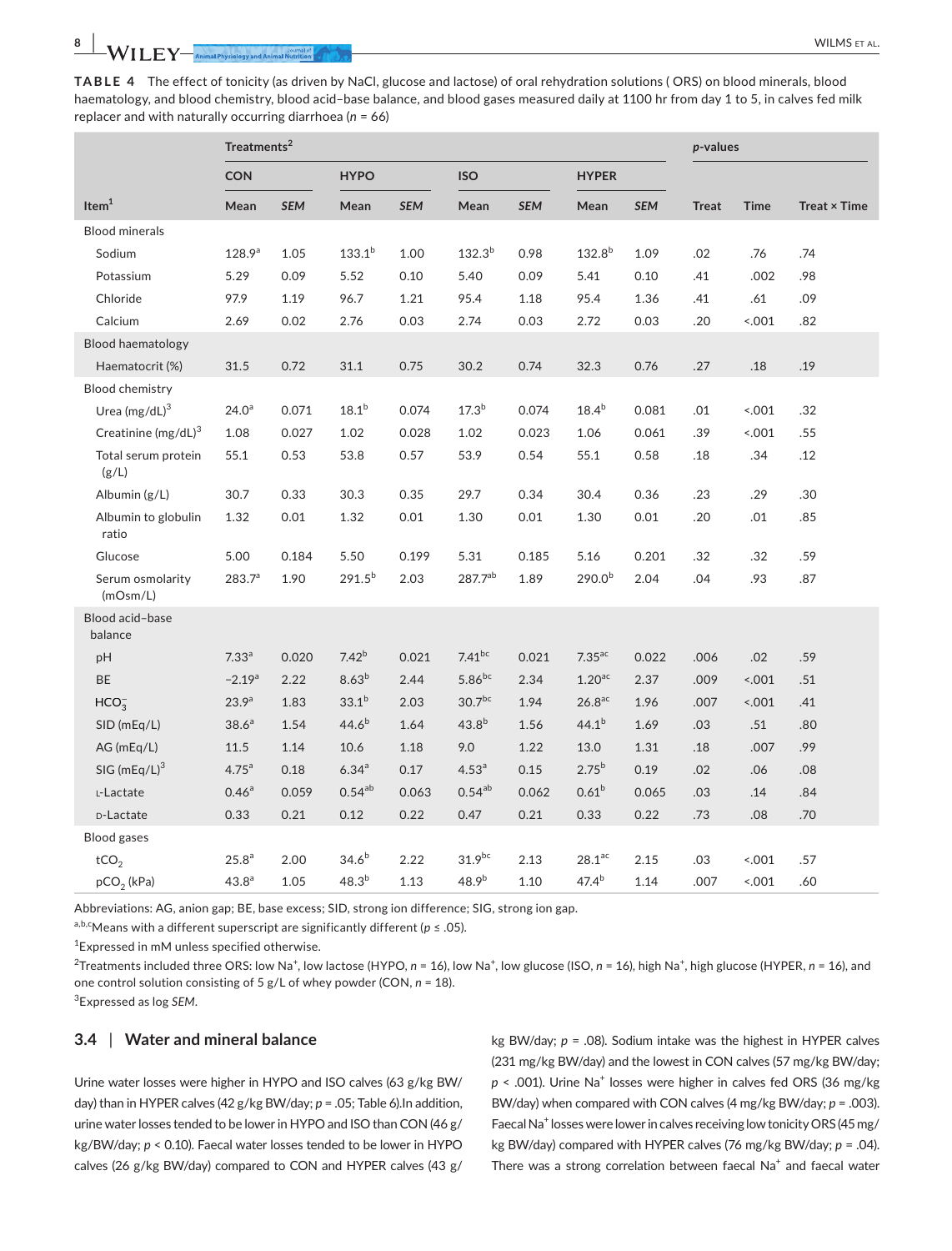**FIGURE 2** Blood acid–base balance (least square mean ± standard error) including  $pH$  (a), base excess (b) and  $HCO<sub>2</sub>$ (c) measured daily at 1100 hr from day 1 to 5, in diarrhoeic calves receiving oral rehydration solutions (ORS) with different sodium chloride and sugar concentrations or a control solution. Treatments included three ORS: low Na<sup>+</sup>, low lactose (HYPO, *n* = 16), low Na<sup>+</sup>, low glucose (ISO, *n* = 16), high Na<sup>+</sup> , high glucose (HYPER, *n* = 16), and one control solution (CON, *n* = 18). From day 1 to 3, calves were fed MR (2.5 L) twice daily at 0700 and 1630 hr and were then offered treatments (2.0 L) twice daily at 1300 and 2100 hr. Significant treatment effects are indicated by different superscripts  $a,b,c$  ( $p \leq .05$ ). Standard errors were computed on raw data to better illustrate the observed differences in variability between treatments



losses (*R*<sup>2</sup> = 0.72; *p* < .001; Figure 5). Faecal DM was lower in HYPER (8%) compared to other groups  $(11\%; p = .02)$  throughout the five monitoring days. Sodium balance was higher in ORS calves (110 mg/kg BW/day), while it was only 3 mg/kg BW/day in CON calves (*p* < .001). Potassium intake (241 mg/kg BW/day) and urine  $K^{\dagger}$  losses (97 mg/kg BW/day) were higher in calves receiving ORS when compared to CON calves (178 and 61 mg/kg BW/day, respectively; *p* < .05). Potassium balance tended to be higher in HYPO (102 mg/kg BW/day) than CON calves (39 mg/kg BW/ day; *p* = .08). Chloride intake was the highest in HYPER calves (300 mg/ kg BW/day) and the lowest in CON calves (138 mg/kg BW/day; *p* < .001). Urine Cl− losses were higher in HYPER calves (115 mg/kg BW/day) compared to CON calves (59 mg/kg BW/day; *p* = .05). The Cl<sup>−</sup> balance was higher in calves fed HYPO and HYPER (121 mg/kg BW/day), than in CON calves (37 mg/kg BW/day;  $p = .04$ ). Faecal Ca<sup>2+</sup> losses were greater in CON (100 mg/kg BW/day) than HYPER (67 mg/kg BW day; *p* = .05).

# **4** | **DISCUSSION**

The aim of the present study was to assess the effect of ORS tonicity (as driven by NaCl, glucose and lactose) on water, mineral, and acid–base balance in calves with naturally occurring diarrhoea. Daily intakes of the three experimental ORS in terms of volume and SID per unit of BW did not differ, thus allowing fair comparison amongst the three ORS treatments. Calves in the low tonicity groups (HYPO and ISO) had higher BW (+1 kg) at the end of the five monitoring days compared with other treatments. This was associated with a greater plasma volume expansion, a higher alkalinizing capacity, as well as lower faecal Na<sup>+</sup> losses for low tonicity ORS when compared with the hypertonic treatment.

## **4.1** | **Acid–base balance**

Oral rehydration solutions designed for diarrhoeic calves require a concentration of alkalinizing agents between 50 and 80 mM, and a SID of at least 60 mM to maintain or restore blood acid–base balance (Smith & Berchtold, 2014). This is because the strong ion theory states that ORS should deliver an excess of strong cations (Na<sup>+</sup> and K<sup>+</sup>) relative to the concentration of strong anions (Cl<sup>-</sup>). Blood pH and BE of calves in the HYPO and ISO groups remained within the normal range for male calves (7.38–7.46 and 2.6–10.8 mM, respectively;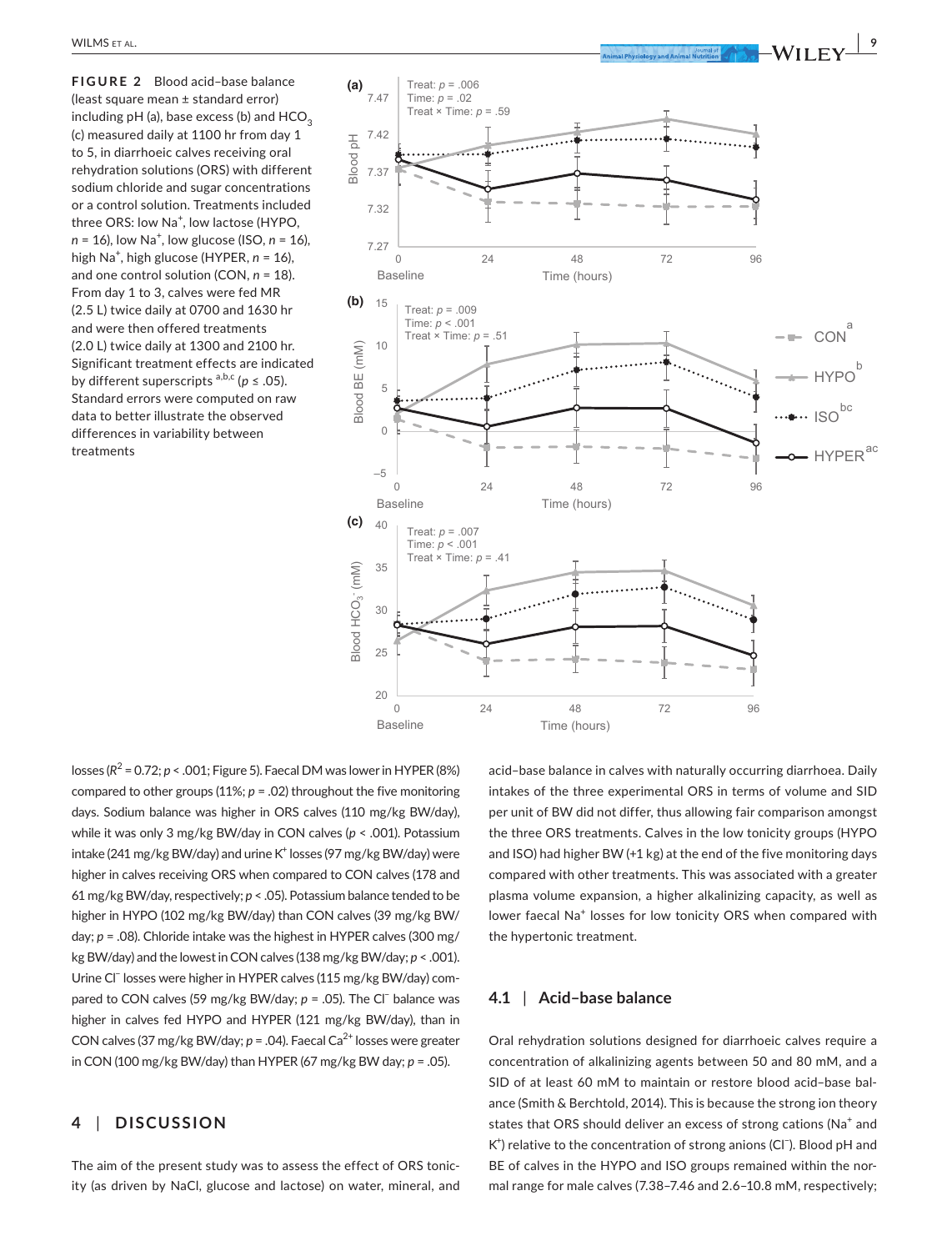**TABLE 5** The effect of tonicity (as driven by NaCl, glucose and lactose) of oral rehydration solutions (ORS) on urine acid–base balance, urine chemistry and faecal parameters measured in calves fed milk replacer and with naturally occurring diarrhoea (*n* = 66)

|                               | Treatments <sup>3</sup> |            |                   |            |                   |            |                  |            | p-values     |             |                     |
|-------------------------------|-------------------------|------------|-------------------|------------|-------------------|------------|------------------|------------|--------------|-------------|---------------------|
|                               | <b>CON</b>              |            | <b>HYPO</b>       |            | <b>ISO</b>        |            | <b>HYPER</b>     |            |              |             |                     |
| Item $1,2$                    | Mean                    | <b>SEM</b> | Mean              | <b>SEM</b> | Mean              | <b>SEM</b> | Mean             | <b>SEM</b> | <b>Treat</b> | <b>Time</b> | <b>Treat × Time</b> |
| Urine chemistry               |                         |            |                   |            |                   |            |                  |            |              |             |                     |
| Urea <sup>4</sup>             | 279 <sup>a</sup>        | 0.10       | 188 <sup>b</sup>  | 0.10       | 212 <sup>b</sup>  | 0.10       | 189 <sup>b</sup> | 0.11       | .03          | < 0.001     | 0.10                |
| Creatinine                    | 21.8                    | 1.25       | 21.4              | 1.20       | 21.2              | 1.14       | 19.4             | 1.28       | .56          | 0.01        | 0.16                |
| Urine osmolality<br>(mOsm/kg) | 395 <sup>a</sup>        | 39         | 389 <sup>a</sup>  | 41         | 375 <sup>a</sup>  | 39         | 550 <sup>b</sup> | 40         | .009         | 0.03        | 0.46                |
| Urine SID<br>(mEq/L)          | 7.9 <sup>a</sup>        | 4.44       | 31.0 <sup>b</sup> | 4.88       | 30.9 <sup>b</sup> | 4.42       | $29.6^{b}$       | 4.73       | .001         | 0.008       | 0.10                |
| Urine $pH4$                   | 8.50                    | 0.015      | 8.22              | 0.015      | 8.29              | 0.015      | 8.43             | 0.015      | .37          | 0.39        | 0.13                |
| Faecal DM $(\%)^4$            | 10.7 <sup>a</sup>       | 0.059      | 10.4 <sup>a</sup> | 0.062      | 10.9 <sup>a</sup> | 0.061      | 8.4 <sup>b</sup> | 0.065      | .02          | 0.009       | 0.93                |
| Faecal pH <sup>4</sup>        | 5.67                    | 0.018      | 5.88              | 0.19       | 5.80              | 0.019      | 5.80             | 0.019      | .60          | 0.008       | 0.98                |

a,bMeans with a different superscript are significantly different (*p* ≤ .05).

Abbreviations: DM, dry matter; SID, strong ion difference.

<sup>1</sup> Expressed in mg/kg BW/day, unless specified otherwise.

 $^2$ Urine parameters were measured by daily quantitative collection of urine in the first three days after treatment randomization (day 1 to 3). Faecal DM and pH were measured daily by total collection in the 24 hr after treatment randomization (day 1) and by spot sampling from day 2 to 5. <sup>3</sup>Treatments included three ORS: low Na<sup>+</sup>, low lactose (HYPO, *n* = 16), low Na<sup>+</sup>, low glucose (ISO, *n* = 16), high Na<sup>+</sup>, high glucose (HYPER, *n* = 16), and one control solution consisting of 5 g/L of whey powder (CON, *n* = 18). 4 Expressed as log *SEM*.

Dillane, Krump, Kennedy, Sayers, & Sayers, 2018), whereas CON and HYPER calves did not. In addition, calves receiving low tonicity ORS had higher concentrations of  $\mathsf{HCO}^-_3$  and tCO $_2$  compared with <code>HYPER</code> and CON calves. The lower blood pH in CON calves was likely the consequence of lower Na<sup>+</sup> concentrations in blood resulting in lower blood and urine SID in this group. In HYPER calves, the lower blood pH levels may be linked with an increase of unmeasured strong anions as shown by the slightly lower blood SIG in HYPER calves (Constable, 2014). This was associated with higher l-lactate concentrations in HYPER than CON but differences were of low magnitude.

Despite having the same SID and the same propionate concentration (from Na propionate), low tonicity ORS were superior to HYPER in maintaining and restoring blood acid–base balance. According to Lifshitz and Wapnir (1985), the optimal ORS  $Na<sup>+</sup>$  concentration to maximize intestinal Na<sup>+</sup> and water absorption in rats is between 60 and 80 mM. As faecal Na<sup>+</sup> losses were approximately twofold higher in HYPER than in HYPO calves in the 24 hr after treatment randomization and administration, this suggests that part of the  $\text{Na}^+$  content of the HYPER treatment (134 mM) was not absorbed by the animals. Sodium absorption is almost exclusively carried out by transcellular



**FIGURE 3** Serum urea (least square mean ± standard error) in diarrhoeic calves receiving oral rehydration solutions (ORS) with different sodium chloride and sugar concentrations or a control solution. Treatments included three ORS: low Na<sup>+</sup>, low lactose (HYPO, n = 16), low Na<sup>+</sup>, low glucose (ISO, *n* = 16), high Na<sup>+</sup>, high glucose (HYPER, *n* = 16), and one control solution (CON, *n* = 18). From day 1 to 3, calves were fed MR (2.5 L) twice daily at 0700 and 1630 hr and were then offered treatments (2.0 L) twice daily at 1300 and 2100 hr. Significant treatment effects are indicated by different superscripts <sup>a,b</sup> ( $p \le 0.05$ ). Standard errors were computed on raw data to better illustrate the observed differences in variability between treatments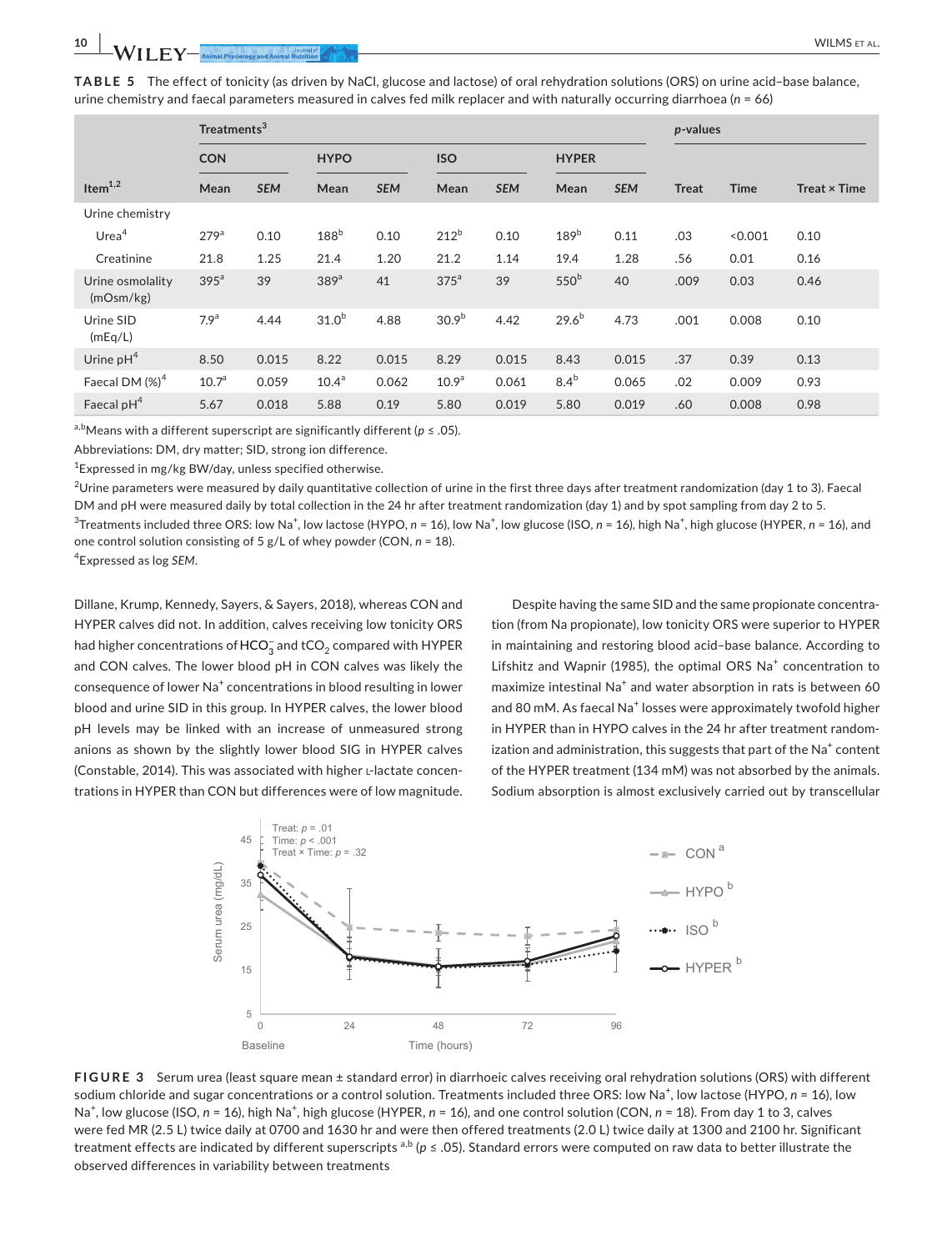

**FIGURE 4** Calculated change in plasma volume (least square mean ± standard error) in diarrhoeic calves receiving oral rehydration solutions (ORS) with different tonicity (as driven by sodium chloride, dextrose or lactose) or a control solution. Treatments included three ORS: low Na<sup>+</sup>, low lactose (HYPO, *n* = 16), low Na<sup>+</sup>, low glucose (ISO, *n* = 16), high Na<sup>+</sup>, high glucose (HYPER, *n* = 16), and one control solution (CON, *n* = 18). From day 1 to 3, calves were fed MR (2.5 L) twice daily at 0700 and 1630 hr and were then offered treatments (2.0 L) twice daily at 1300 and 2100 hr. Significant treatment effects are indicated by different superscripts <sup>a,b</sup> (*p* ≤ .05). Standard errors were computed on raw data to better illustrate the observed differences in variability between treatments

absorption, which is a saturable process (Goff, 2018). Thus, there is a limited capacity to transport Na<sup>+</sup> across the epithelial cells (Goff, 2018). In contrast, Cl<sup>−</sup> is absorbed more efficiently by the gastrointestinal tract (Goff, 2018), which is supported by the similar faecal Cl− losses between all three ORS treatments. This suggests that the Cl− load from the HYPER treatment was absorbed to a greater extent than Na<sup>+</sup>, therefore lowering the effective SID of the HYPER treatment. However, the similar urine SID across ORS groups does not support this hypothesis. Finally, the use of lactose over dextrose did not affect the alkalinizing capacity as the HYPO and ISO treatments did not differ regarding blood pH, BE and  $\mathsf{HCO}_3^-$ . This suggests that a reduction of approximately 50 mOsm/kg in osmolality does not improve solution efficacy regarding maintenance of acid–base balance.

## **4.2** | **Water and mineral balance**

Oral rehydration solutions for diarrhoeic animals usually contain high Na $^+$  concentrations (>70 mM) to compensate for diarrhoeal faecal Na<sup>+</sup> losses and, thus, to replenish the extracellular fluid volume (Smith & Berchtold, 2014). Serum Na<sup>+</sup> remained constant in calves receiving ORS, while CON calves developed hyponatremia (serum Na<sup>+</sup> <130 mM; Byers, Lear, & Van Metre, 2014). The lower serum Na<sup>+</sup> in CON calves was the consequence of faecal Na<sup>+</sup> losses exceeding the daily Na<sup>+</sup> intake. Although the HYPER treatment was higher in Na<sup>+</sup> (134 mM), none of the HYPER calves developed hypernatremia, which suggests that calves consumed an adequate volume of supplemental water (1 kg/day; Wilms, Leal, et al., 2020). Serum urea concentrations and urine urea content were lower in calves fed ORS, indicating that all three ORS were able to rehydrate animals to some extent, thus allowing for urea excretion through urine (Higgins, 2016). Control calves had lower urine water and Na $^{\mathrm{+}}$  losses, which may be attributed to an increased secretion of aldosterone and antidiuretic hormone resulting in water and  $\mathrm{Na}^+$  retention to mitigate dehydration (Byers et al., 2014). The higher mineral excretion in urine, as well as the lower urine volume in HYPER calves, led to a 30% increase in urine osmolality when compared to other groups. In contrast, the higher urine volumes, as well as the lower urine osmolality in low tonicity groups, may indicate recovery from diarrhoea and improved hydration status (Perrier et al., 2015; Thornton & English, 1976). This was supported by the increase in plasma volume expansion, which was greater in HYPO and ISO calves (+4.8%), as compared with HYPER (+2.8%) and CON (+1.0%).

Normal faecal water losses in calves are  $4.3 \pm 1.0$  g/kg BW/day (Lewis & Phillips, 1972). Faecal water losses from calves in the current study were 5 to 10-fold higher, which is consistent with previous results from Lewis and Phillips (1972), where diarrhoeic calves had faecal water losses of 47.7  $\pm$  3.4 g/kg BW/day. However, averages for faecal water losses include high variation, as calves in the present study had faecal water losses up to 178 g/kg BW/day, which is equivalent to 8 kg/day of faeces for a 45 kg calf. Calves in the HYPO treatment tended to have lower faecal water losses compared to CON and HYPER calves, suggesting that low tonicity ORS containing lactose may be more effective than hypertonic ORS at mitigating diarrhoeal water losses. This was associated with lower faecal DM throughout the five monitoring days in HYPER calves, suggesting long-lasting intestinal disturbances in that group.

Faecal Na<sup>+</sup> losses of calves involved in this experiment were lower (51  $\pm$  7 mg/kg BW/day) than those reported by Lewis and Phillips (1972), where calves younger than 1 week of age with naturally occurring diarrhoea had faecal Na<sup>+</sup> losses of 195.6  $\pm$  73.3 mg/ kg BW/day. The current study was performed on a larger scale (*n* = 66) and with older calves than the study from Lewis and Phillips (*n* = 3; 1971), and was likely more representative of the overall population of diarrhoeic calves between 15 and 29 day of age. In the current study, faecal Na<sup>+</sup> losses were as high as 243 mg/kg BW/day in the most severe case, which still remains below those of diarrhoea from cholera origin, where faecal Na<sup>+</sup> losses can exceed 500 mg/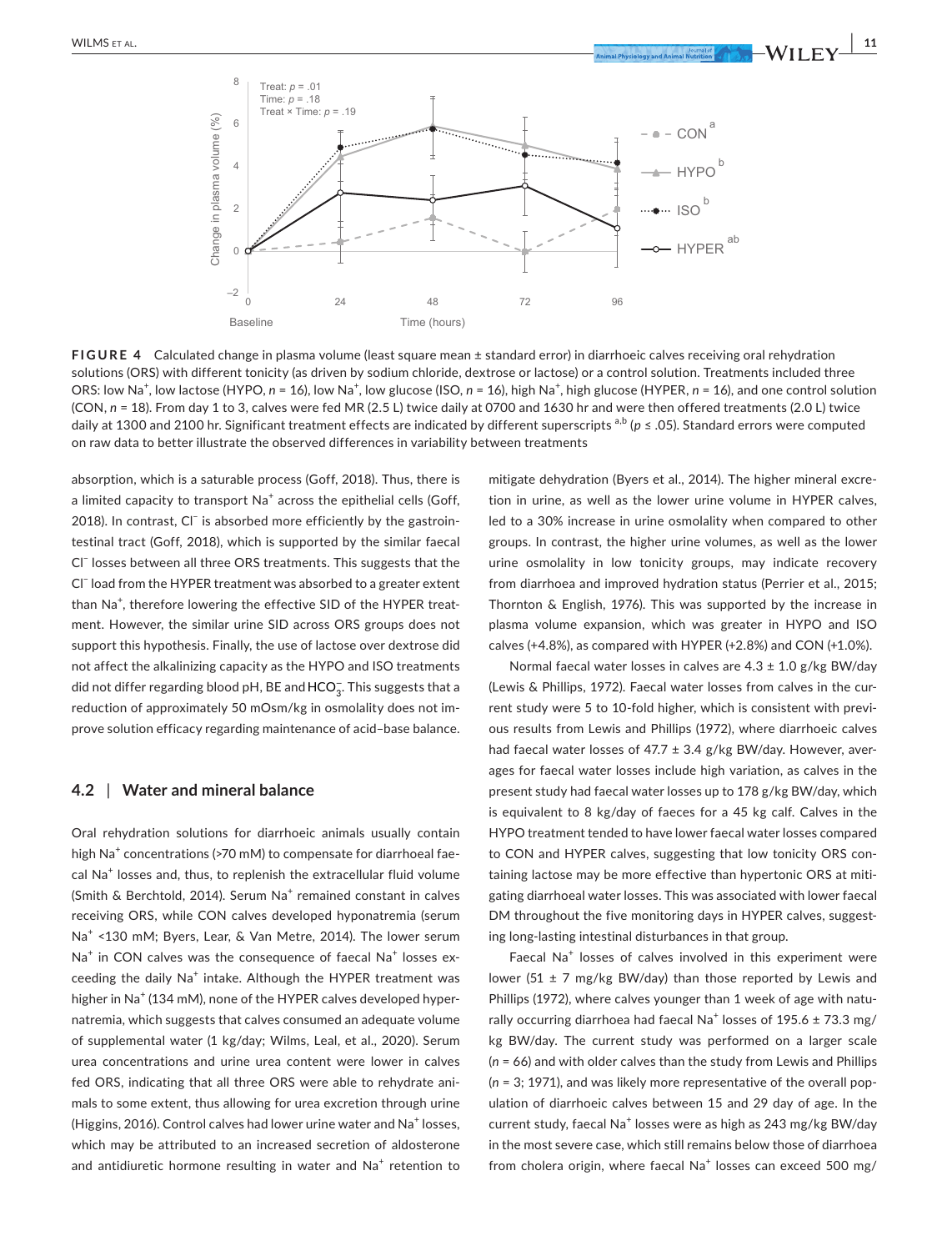**TABLE 6** The effect of tonicity (as driven by NaCl, glucose and lactose) of oral rehydration solutions (ORS) on water and mineral balance measured in the first 24 hr after treatment randomization in calves fed milk replacer and with naturally occurring diarrhoea (*n* = 66)

|                                | Treatments <sup>3</sup> |            |                    |            |                    |            |                    |              |              |  |  |  |
|--------------------------------|-------------------------|------------|--------------------|------------|--------------------|------------|--------------------|--------------|--------------|--|--|--|
|                                | <b>CON</b>              |            | <b>HYPO</b>        |            |                    | <b>ISO</b> |                    | <b>HYPER</b> |              |  |  |  |
| Item $^{1,2}$                  | Mean                    | <b>SEM</b> | Mean               | <b>SEM</b> | Mean               | <b>SEM</b> | Mean               | <b>SEM</b>   | <b>Treat</b> |  |  |  |
| Water balance (g/kg<br>BW/day) |                         |            |                    |            |                    |            |                    |              |              |  |  |  |
| Intake                         | 149.3                   | 12.7       | 182.8              | 13.7       | 176.8              | 13.7       | 158.5              | 13.7         | .25          |  |  |  |
| Urine losses                   | 45.8 <sup>ab</sup>      | 6.6        | 62.2 <sup>a</sup>  | 7.0        | 64.6 <sup>a</sup>  | 6.6        | $42.3^{b}$         | 7.0          | .05          |  |  |  |
| Faecal losses <sup>4</sup>     | 43.9                    | 0.14       | 25.7               | 0.16       | 37.9               | 0.17       | 41.1               | 0.15         | .08          |  |  |  |
| <b>Balance</b>                 | 53.3                    | 10.6       | 89.2               | 11.2       | 70.2               | 11.1       | 62.7               | 11.2         | .14          |  |  |  |
| Sodium balance                 |                         |            |                    |            |                    |            |                    |              |              |  |  |  |
| Intake                         | 56.9 <sup>a</sup>       | 16.0       | $187.4^{b}$        | 17.3       | $180.8^{b}$        | 17.3       | 230.6 <sup>c</sup> | 17.3         | 001          |  |  |  |
| Urine losses                   | 3.8 <sup>a</sup>        | 7.4        | $28.6^{b}$         | 7.7        | $35.4^{b}$         | 7.3        | $44.8^{b}$         | 7.7          | .003         |  |  |  |
| <b>Faecal losses</b>           | $58.4^{ab}$             | 7.9        | 40.2 <sup>a</sup>  | 9.4        | 49.8 <sup>a</sup>  | 9.0        | 75.9 <sup>b</sup>  | 8.3          | .04          |  |  |  |
| <b>Balance</b>                 | 2.8 <sup>a</sup>        | 19.1       | $119.6^{b}$        | 20.3       | $99.1^{b}$         | 20.2       | $111.5^{b}$        | 20.3         | 0.001        |  |  |  |
| Potassium balance              |                         |            |                    |            |                    |            |                    |              |              |  |  |  |
| Intake                         | $177.5^a$               | 16.9       | $259.4^{b}$        | 18.4       | $244.4^{b}$        | 18.3       | $218.3^{ab}$       | 18.4         | .01          |  |  |  |
| Urine losses                   | 61.1 <sup>a</sup>       | 9.6        | 100.3 <sup>b</sup> | 10.1       | $103.3^{b}$        | 9.6        | $88.8^{b}$         | 10.1         | .02          |  |  |  |
| Faecal losses <sup>4</sup>     | 66.6                    | 0.17       | 49.0               | 0.18       | 51.4               | 0.19       | 50.5               | 0.18         | .57          |  |  |  |
| Balance                        | 38.7                    | 16.4       | 101.7              | 17.4       | 70.4               | 17.3       | 56.6               | 17.4         | .08          |  |  |  |
| Chloride balance               |                         |            |                    |            |                    |            |                    |              |              |  |  |  |
| Intake                         | $137.6^a$               | 19.3       | $224.8^{b}$        | 20.9       | $216.3^{b}$        | 20.8       | 300.3 <sup>c</sup> | 20.9         | < .001       |  |  |  |
| Urine losses                   | $58.5^{a}$              | 13.6       | $83.4^{ab}$        | 14.2       | $89.2^{ab}$        | 13.5       | $115.0^{b}$        | 13.7         | .05          |  |  |  |
| Faecal losses <sup>4</sup>     | 27.8                    | 0.22       | 21.9               | 0.24       | 25.4               | 0.25       | 37.8               | 0.23         | .42          |  |  |  |
| <b>Balance</b>                 | 36.6 <sup>a</sup>       | 23.1       | $115.8^{b}$        | 23.3       | 95.7 <sup>ab</sup> | 23.0       | $125.6^{b}$        | 23.3         | .04          |  |  |  |
| Calcium balance                |                         |            |                    |            |                    |            |                    |              |              |  |  |  |
| Intake                         | 110.7                   | 8.3        | 119.0              | 9.0        | 111.7              | 9.3        | 100.5              | 9.0          | .53          |  |  |  |
| Urine losses <sup>4</sup>      | 0.94                    | 0.34       | 0.52               | 0.32       | 0.73               | 0.32       | 1.10               | 0.34         | .38          |  |  |  |
| <b>Faecal losses</b>           | 100.1 <sup>a</sup>      | 7.94       | $82.5^{ab}$        | 8.62       | $85.8^{ab}$        | 9.34       | $67.0^{b}$         | 8.29         | .05          |  |  |  |
| Balance                        | 9.5                     | 11.1       | 42.5               | 10.6       | 26.7               | 10.5       | 32.8               | 11.1         | .19          |  |  |  |

a,b,cMeans with a different superscript are significantly different (*p* ≤ .05).

<sup>1</sup> Expressed in mg/kg BW/day unless specified otherwise.

 $^2$ Water and mineral balances calculated as the difference between intakes (milk replacer, treatment and supplemental water) and faecal and urine losses per unit of body weight.

<sup>3</sup>Treatments included three ORS: low Na<sup>+</sup>, low lactose (HYPO, *n* = 16), low Na<sup>+</sup>, low glucose (ISO, *n* = 16), high Na<sup>+</sup>, high glucose (HYPER, *n* = 16), and one control solution consisting of 5 g/L of whey powder (CON, *n* = 18).

4 Expressed as log *SEM*.

kg BW/day (Harris, LaRocque, Qadri, Ryan, & Calderwood, 2012; Table 7). Faecal Na<sup>+</sup> losses of low tonicity groups were 41% lower than those in HYPER calves, while CON did not significantly differ from other treatment groups. This indicates that low tonicity ORS  $(\leq 300 \text{ mOsm/kg})$  with low Na<sup>+</sup> concentrations (<90 mM) may allow for mitigation of diarrhoeal losses when compared with hypertonic ORS (>400 mOsm/kg). Despite lower total daily Na<sup>+</sup> intakes in CON calves, faecal Na<sup>+</sup> losses were numerically higher than those of HYPO and HYPER calves. As CON calves did not receive any ORS, their health status declined, which may have resulted in increased

diarrhoeal losses. However, the lack of significance, as well as the absence of pathogen evaluation in faeces, does not allow to discuss this.

According to Wapnir and Lifshitz (1985), glucose concentrations between 80 and 100 mM allow for optimal water and Na<sup>+</sup> absorption. The higher faecal output (water and Na<sup>+</sup>) in HYPER calves may therefore be explained by a reduced water absorption resulting from the high amount of  $\text{Na}^+$  (134 mM) and glucose (151 mM) present in the solution. Non-absorbed nutrients increase the osmolality of the gut content, thus increasing the secretion of water towards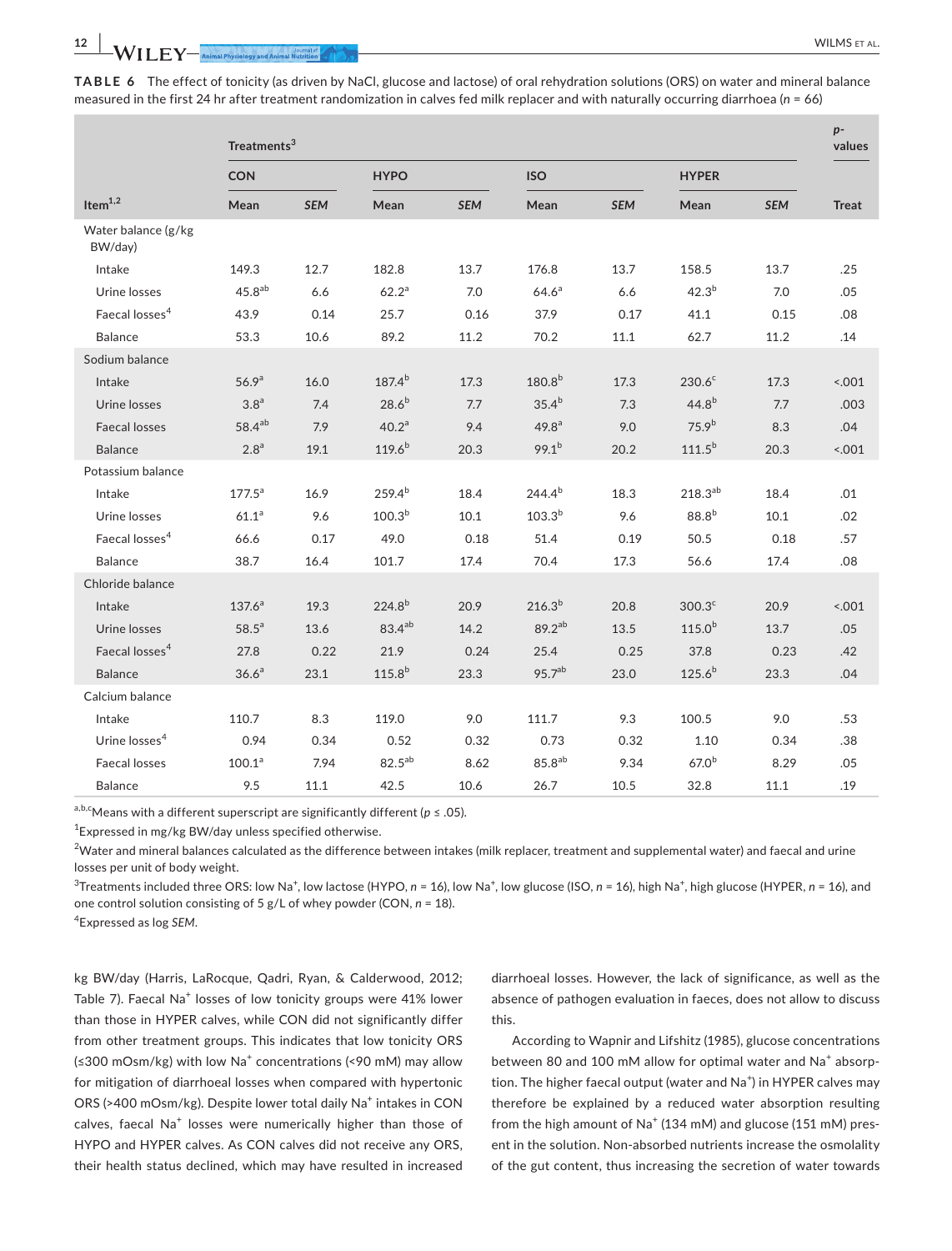**FIGURE 5** Correlation between faecal water and faecal  $\mathsf{Na}^+$  losses measured in the 24 h after treatment randomization and administration in diarrhoeic calves fed oral rehydration solutions with different tonicity (as driven by sodium chloride, dextrose and lactose) or a control solution  $(n = 66)$ 



**TABLE 7** Faecal Na<sup>+</sup> losses over 24 hr in children and calves with diarrhoea from various aetiologies

| Diarrhoea aetiology                     | Subject             | Age                                                                                                         | Sample size                                                         | Faecal Na <sup>+</sup> losses <sup>1</sup>                                                   | <b>References</b>            |
|-----------------------------------------|---------------------|-------------------------------------------------------------------------------------------------------------|---------------------------------------------------------------------|----------------------------------------------------------------------------------------------|------------------------------|
| Healthy                                 | Calves              | <1 week                                                                                                     | $n = 7$                                                             | $9.5 \pm 2.5$                                                                                | Lewis and<br>Phillips (1972) |
| Rotavirus                               | Children            | $11 \pm 1$ months                                                                                           | $n = 28$                                                            | 57                                                                                           | Sack et al. (1978)           |
|                                         |                     | $17.1 \pm 1.2$ months                                                                                       | $n = 45$                                                            | 75                                                                                           | Molla<br>et al. (1981)       |
| <b>ETEC</b>                             | Children            | $19.2 \pm 13.1$ months                                                                                      | $n = 38$                                                            | 120.7                                                                                        | Molla<br>et al. (1981)       |
| Cholera                                 | Children            | $\overline{\phantom{a}}$                                                                                    | $\qquad \qquad -$                                                   | up to 552                                                                                    | Harris<br>et al. (2012)      |
|                                         |                     | $37.6 \pm 16.0$ months                                                                                      | $n = 37$                                                            | 247                                                                                          | Molla<br>et al. (1981)       |
| Diarrhoea challenge<br>model            | Calves <sup>2</sup> | <1 week                                                                                                     | $n = 2$                                                             | $167.9 \pm 70.9$                                                                             | Lewis and<br>Phillips (1972) |
|                                         | Calves <sup>3</sup> | <1 week                                                                                                     | $n = 3$                                                             | $319.7 \pm 81.7$                                                                             | Lewis and<br>Phillips (1972) |
| Naturally occurring<br>diarrhoea, mixed | Calves              | <1 week                                                                                                     | $n = 3$                                                             | $195.6 \pm 73.3$                                                                             | Lewis and<br>Phillips (1972) |
| pathogens                               | Calves              | CON: $21.3 \pm 1.1$ day<br>HYPO: $20.5 \pm 1.2$ day<br>ISO: $24.4 \pm 1.2$ day<br>HYPER: $22.1 \pm 1.1$ day | $CON: n = 18$<br>$HYPO: n = 16$<br>$ISO: n = 16$<br>$HYPER: n = 16$ | CON: 58 (29.9/91.7)<br>HYPO: 40 (13.4/74.6)<br>ISO: 50 (26.9/65.1)<br>HYPER: 76 (32.0/104.0) | Current study <sup>4,5</sup> |

1 Expressed in mg/kg BW/day.

 $^{2}$ Diarrhoea induced by feeding 2 g/kg BW of sucrose.

 $^3$ Diarrhoea induced by feeding intestinal contents and mucosal scrapings from calves that had died from naturally occurring diarrhoea.

4 Treatments included three oral rehydration solutions: low sodium, low lactose (HYPO, *n* = 16), low sodium, low glucose (ISO, *n* = 16), high sodium, high glucose (HYPER, *n* = 16), and one control solution consisting of 5 g/L of whey powder (CON, *n* = 18).

 $^5$ Values for faecal Na $^{\ast}$  losses are given as medians and 25-/75-quartiles measured in the first 24 hr after treatment randomization (day 1).

the lumen of the gut and exacerbating diarrhoea severity. This is illustrated by the strong correlation between faecal water and Na<sup>+</sup> losses found in the current study. Besides the possible saturation of Na<sup>+</sup> absorption pathways, the limited apparent Na<sup>+</sup> absorption in the HYPER group may also be associated with a reduction of the intestinal absorptive surface as a direct consequence of diarrhoea

(Klein et al., 2008). The immune status of calves, as well as the diarrhoea aetiology, may also have influenced the outcome of this experiment in relation to development of metabolic acidosis and diarrhoeal losses. However, adequate randomization and blocking of calves may have prevented having unbalanced groups in terms of diarrhoea severity.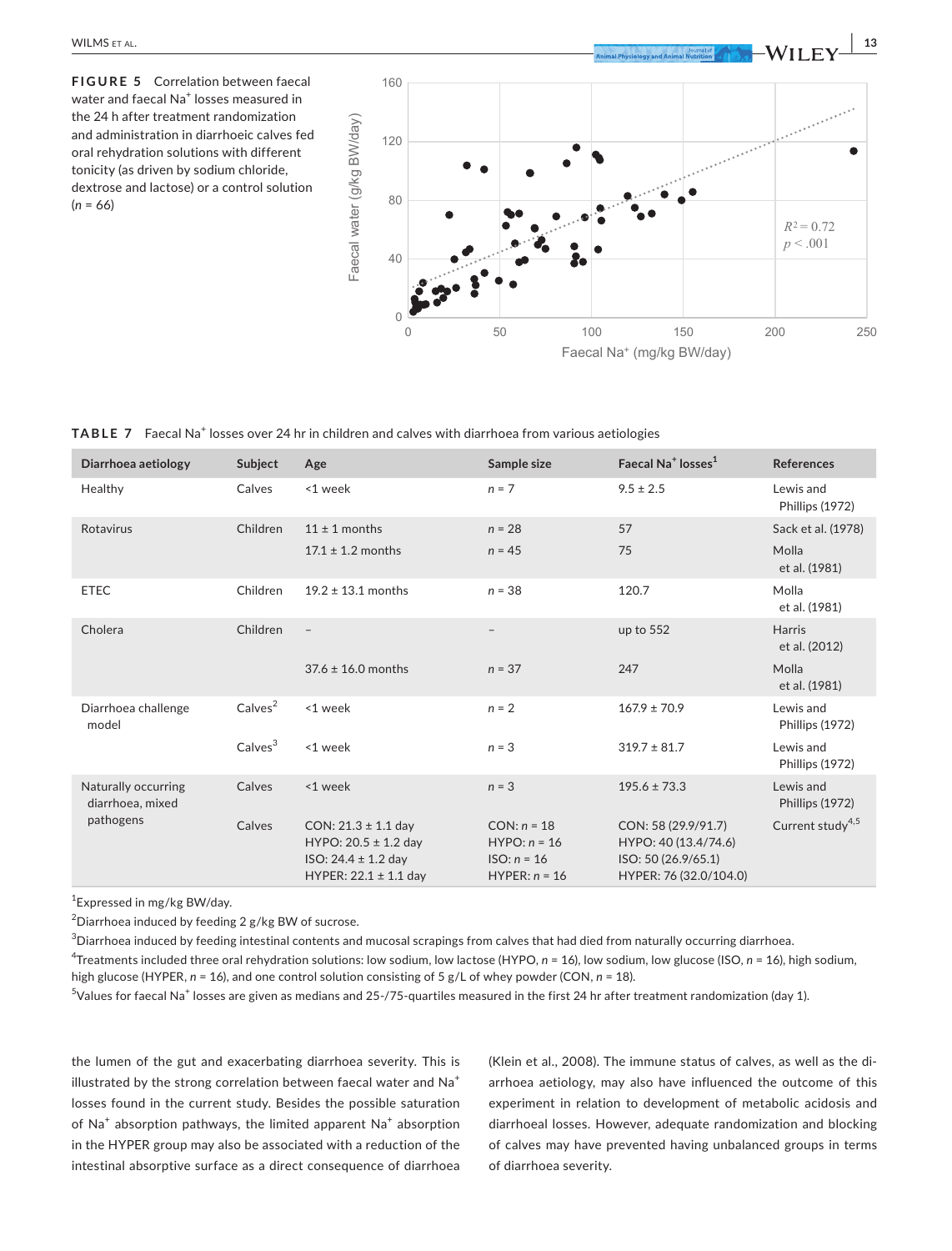**14 |**  WILMS et al.

Currently, the Centers for Disease Control and Prevention recommends low tonicity ORS (~300 mOsm/kg) for children with diarrhoea and dehydration, irrespectively of the cause (King et al., 2003). Results of the current experiment show that similar fluids could also be effective in rehydrating and mitigating metabolic acidosis severity in calves (Foster & Smith, 2009). Despite higher faecal Na<sup>+</sup> losses, lower fecal DM, and higher urine osmolality, the HYPER treatment showed similar efficacy than the low tonicity ORS regarding the maintenance of serum electrolytes, serum osmolarity and serum urea concentrations. However, the plasma volume expansion and the alkalinizing capacity of the HYPER treatment were lower than that of low tonicity ORS. This suggest that current conventions for Na<sup>+</sup>, and possibly for glucose concentrations, in ORS for diarrhoeic calves are too high. This study also demonstrated that the SID of an ORS is therefore not the only determinant when assessing the alkalinizing capacity of a product. Results of the current study are dependent on the tested ORS formulas, and further work is needed to evaluate the effect of ORS tonicity in relation to diarrhoea aetiology.

## **5** | **CONCLUSION**

Results of this experiment show that despite being formulated to have a similar alkalinizing capacity, oral rehydration solutions with lower sodium concentration, and thus lower tonicity, are superior at restoring and maintaining acid–base balance compared to a hypertonic solution when offered to calves fed milk replacer and with naturally occurring diarrhoea. This suggests that oral rehydration with a high mineral content, particularly with respect to sodium and chloride, may impair the alkalinizing capacity of the solution and increase faecal output and urine osmolality. These data therefore indicates that low tonicity oral rehydration solutions may be more effective at restoring water, mineral and acid–base balance in diarrhoeic calves. Whether the observed differences are clinically relevant requires further work.

#### **ACKNOWLEDGEMENTS**

The authors thank Natasja Boots, Harma Berends, Yubin Zhou, Marcos Bello and the personnel of the Trouw Nutrition's Calf Research Facility for their technical assistance.

#### **CONFLICT OF INTEREST**

The present study was funded by Trouw Nutrition (Amersfoort, the Netherlands), a company with commercial interests in oral rehydration solutions.

#### **ETHICAL APPROVAL**

The authors confirm that the ethical policies of the journal, as noted on the author guidelines page, have been adhered to, and the appropriate ethical review committee approval has been received. All procedures described in this article complied with the Dutch Law on Experimental Animals, which complies with ETS123 (Council of Europe 1985 and the 86/609/EEC Directive), and were approved by the Animal Welfare Authority (DEC Utrecht, the Netherlands).

# **ORCID**

*Juliette N. Wi[lms](https://orcid.org/0000-0002-7798-3995)* <https://orcid.org/0000-0003-1725-1087> *Leonel N. Leal* <https://orcid.org/0000-0002-7798-3995> *Javier Martín-Tereso* <https://orcid.org/0000-0002-6757-4629>

## **REFERENCES**

- Bartels, C. J. M., Holzhauer, M., Jorritsma, R., Swart, W. A. J. M., & Lam, T. J. G. M. (2010). Prevalence, prediction and risk factors of enteropathogens in normal and non-normal faeces of young Dutch dairy calves. *Preventive Veterinary Medicine*, *93*(2–3), 162–169. [https://doi.](https://doi.org/10.1016/j.prevetmed.2009.09.020) [org/10.1016/j.prevetmed.2009.09.020](https://doi.org/10.1016/j.prevetmed.2009.09.020)
- Bhatnagar, S. (2001). Multicenter, randomized, double-blind clinical trial to evaluate the efficacy and safety of a reduced osmolarity oral rehydration salts solution in children with acute watery diarrhea. *Pediatrics*, *107*(4 I), 613–618.<https://doi.org/10.1542/peds.107.4.613>
- Brooks, H. W., Utiite, D. G., Wagstaff, A. J., & Michell, A. R. (1996). Evaluation of a nutritive oral rehydration solution for the treatment of calf diarrhoea. *British Veterinary Journal*, *152*, 699–708. [https://doi.](https://doi.org/10.1016/S0007-1935(96)80123-0) [org/10.1016/S0007-1935\(96\)80123-0](https://doi.org/10.1016/S0007-1935(96)80123-0)
- Burgstaller, J., Wittek, T., & Smith, G. W. (2017). Invited review: Abomasal emptying in calves and its potential influence on gastrointestinal disease. *Journal of Dairy Science*, *100*(1), 17–35. [https://doi.](https://doi.org/10.3168/jds.2016-10949) [org/10.3168/jds.2016-10949](https://doi.org/10.3168/jds.2016-10949)
- Byers, S. R., Lear, A. S., & Van Metre, D. C. (2014). Sodium balance and the dysnatremias. *Veterinary Clinics of North America - Food Animal Practice*, *30*, 333–350.<https://doi.org/10.1016/j.cvfa.2014.03.003>
- Canale, A., Valente, M. E., & Ciotti, A. (1984). Determination of volatile carboxylic acids (C1–C5i) and lactic acid in aqueous acid extracts of silage by high performance liquid chromatography. *Journal of the Science of Food and Agriculture*, *35*(11), 1178–1182. [https://doi.](https://doi.org/10.1002/jsfa.2740351106) [org/10.1002/jsfa.2740351106](https://doi.org/10.1002/jsfa.2740351106)
- Cave, N. J., & Koo, S. T. (2015). Quantitative accuracy of the simplified strong ion equation to predict serum pH in dogs. *Journal of Veterinary Internal Medicine*, *29*(3), 781–785. [https://doi.org/10.1111/](https://doi.org/10.1111/jvim.12579) [jvim.12579](https://doi.org/10.1111/jvim.12579)
- Cho, Y. I., & Yoon, K.-J., (2014). An overview of calf diarrhea Infectious etiology, diagnosis, and intervention. *Journal of Veterinary Science*, *15*(1), 1–17.<https://doi.org/10.4142/jvs.2014.15.1.1>
- Constable, P. D. (2014). Acid-base assessment. *Veterinary Clinics of North America: Food Animal Practice*, *30*(2), 295–316. [https://doi.](https://doi.org/10.1016/j.cvfa.2014.03.001) [org/10.1016/j.cvfa.2014.03.001](https://doi.org/10.1016/j.cvfa.2014.03.001)
- Constable, P. D., Thomas, E., & Boisrame, B. (2001). Comparison of two oral electrolyte solutions for the treatment of dehydrated calves with experimentally-induced diarrhoea. *Veterinary Journal*, *162*(2), 129–140.<https://doi.org/10.1053/tvjl.2000.0553>
- Dillane, P., Krump, L., Kennedy, A., Sayers, R. G., & Sayers, G. P. (2018). Establishing blood gas ranges in healthy bovine neonates differentiated by age, sex, and breed type. *Journal of Dairy Science*, *101*(4), 3205–3212. <https://doi.org/10.3168/jds.2017-13445>
- EC No 152/2009 (2009). Commission regulation laying down the methods of sampling and analysis for the official control of feed. *Official Journal of the European Union*, *54*, 1–130.
- EEG 71/250/EEG (1971). Methods of analysis for the official control of feeding stuffs. *Official Journal of the European Union*, *155*, 13–37.
- Etheridge, R. D., Pesti, G. M., & Foster, E. H. (1998). A comparison of nitrogen values obtained utilizing the Kjeldahl nitrogen and Dumas combustion methodologies (Leco CNS 2000) on samples typical of an animal nutrition analytical laboratory. *Animal Feed Science and Technology*, *73*(1–2), 21–28. [https://doi.org/10.1016/](https://doi.org/10.1016/S0377-8401(98)00136-9) [S0377-8401\(98\)00136-9](https://doi.org/10.1016/S0377-8401(98)00136-9)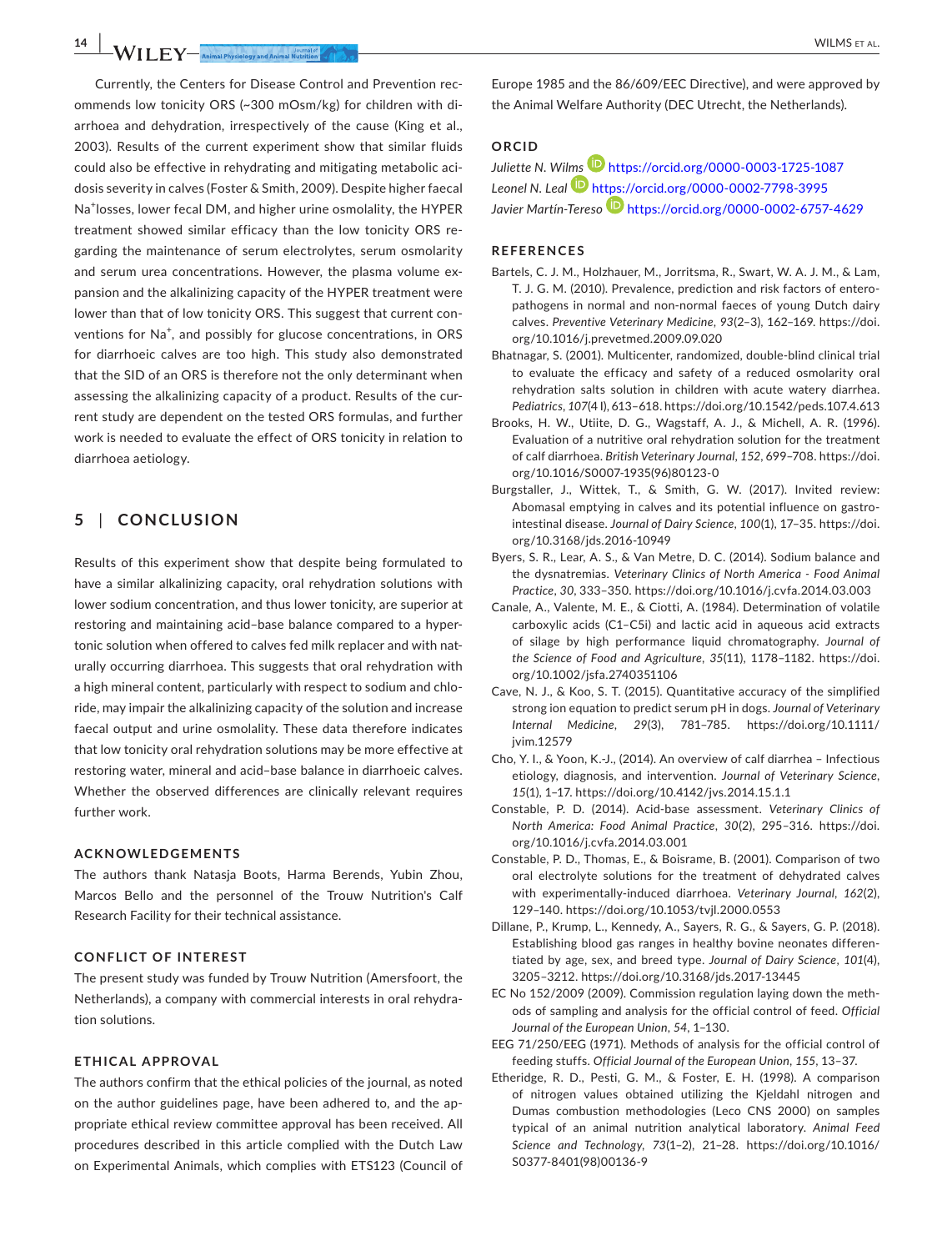- Foster, D. M., & Smith, G. W. (2009). Pathophysiology of Diarrhea in Calves. *Veterinary Clinics of North America - Food Animal Practice*, *25*, 13–36.<https://doi.org/10.1016/j.cvfa.2008.10.013>
- Garthwaite, B. D., Drackley, J. K., McCoy, G. C., & Jaster, E. H. (1994). Whole milk and oral RehydrationS solution for calves with diarrhea of spontaneous origin. *Journal of Dairy Science*, *77*(3), 835–843. [https://doi.org/10.3168/jds.S0022-0302\(94\)77018-1](https://doi.org/10.3168/jds.S0022-0302(94)77018-1)
- Goff, J. P. (2018). Invited review: Mineral absorption mechanisms, mineral interactions that affect acid–base and antioxidant status, and diet considerations to improve mineral status. *Journal of Dairy Science*, *101*(4), 2763–2813.<https://doi.org/10.3168/jds.2017-13112>
- Harris, J. B., LaRocque, R. C., Qadri, F., Ryan, E. T., & Calderwood, S. B. (2012). Cholera. *The Lancet*, *379*(9835), 2466–2476. [https://doi.](https://doi.org/10.1016/S0140-6736(12)60436-X) [org/10.1016/S0140-6736\(12\)60436-X](https://doi.org/10.1016/S0140-6736(12)60436-X)
- Higgins, C. (2016). *Urea and creatinine concentration, the urea:Creatinine ratio*. Retrieved from [https://acutecaretesting.org/-/media/acute](https://acutecaretesting.org/-/media/acutecaretesting/files/pdf/urea-and-creatinine-concentration-the-ureacreatinine-ratio.pdf) [caretesting/files/pdf/urea-and-creatinine-concentration-the-ureac](https://acutecaretesting.org/-/media/acutecaretesting/files/pdf/urea-and-creatinine-concentration-the-ureacreatinine-ratio.pdf) [reatinine-ratio.pdf](https://acutecaretesting.org/-/media/acutecaretesting/files/pdf/urea-and-creatinine-concentration-the-ureacreatinine-ratio.pdf)
- Hildebrandt, T., Scheuch, E., Weitschies, W., Schneider, F., Grimm, M., Bachmann, L., & Vervuert, I. (2020). Abomasal emptying rate of diarrhoeic and healthy suckling calves fed with oral rehydration solutions. *Journal of Animal Physiology and Animal Nutrition*, *104*(2), 462– 469.<https://doi.org/10.1111/jpn.13306>
- ISO 10523:2008, (2008). *Water quality Determination of pH. NEN-EN-ISO*. Geneva, Switzerland: International Organization for Standardization.
- ISO 16634–1:2008, (2008). *Food products Determination of the total nitrogen content by combustion according to the Dumas principle and calculation of the crude protein content—Part 1: Oilseeds and animal feeding stuffs*. Geneva, Switzerland: International Organization for Standardization.
- Klein, P., Kleinová, T., Volek, Z., & Šimůnek, J. (2008). Effect of Cryptosporidium parvum infection on the absorptive capacity and paracellular permeability of the small intestine in neonatal calves. *Veterinary Parasitology*, *152*(1–2), 53–59. [https://doi.org/10.1016/j.](https://doi.org/10.1016/j.vetpar.2007.11.020) [vetpar.2007.11.020](https://doi.org/10.1016/j.vetpar.2007.11.020)
- King, C. K., Glass, R., Bresee, J. S., & Duggan, C. (2003). Managing acute gastroenteritis among children: oral rehydration, maintenance, and nutritional therapy. MMWR. Recommendations and Reports: Morbidity and Mortality Weekly Report. *Recommendations and Reports / Centers for Disease Control*, *52*(RR-16), 1–16. [https://doi.](https://doi.org/10.1542/peds.114.2.507) [org/10.1542/peds.114.2.507](https://doi.org/10.1542/peds.114.2.507)
- Lewis, L. D., & Phillips, R. W. (1972). Water and electrolyte losses in neonatal calves with acute diarrhea. A complete balance study. *The Cornell Veterinarian*, *62*(4), 596–607.
- Lifshitz, F., & Wapnir, R. A. (1985). Oral hydration solutions: Experimental optimization of water and sodium absorption. *The Journal of Pediatrics*, *106*(3), 383–389. [https://doi.org/10.1016/S0022-3476\(85\)80661-2](https://doi.org/10.1016/S0022-3476(85)80661-2)
- Michell, A. R. (2005). Why has oral rehydration for calves and children diverged: Direct vs indirect criteria of efficacy. *Research in Veterinary Science*, *79*, 177–181.<https://doi.org/10.1016/j.rvsc.2005.04.007>
- Michell, A. R., Brooks, H. W., White, D. G., & Wagstaff, A. J. (1992). The comparative effectiveness of three commercial oral solutions in correcting fluid, electrolyte and acid-base disturbances caused by calf diarrhoea. *British Veterinary Journal*, *148*(6), 507–522. [https://doi.](https://doi.org/10.1016/0007-1935(92)90006-M) [org/10.1016/0007-1935\(92\)90006-M](https://doi.org/10.1016/0007-1935(92)90006-M)
- Molla, A. M., Rhman, M., Sarker, S. A., Sack, D. A., & Molla, A. (1981). Stool electrolyte content and purging rates in diarrhea caused by rotavirus, enterotoxigenic *E. coli* and *V. cholerae* in children. *Journal of Pediatrics*, *98*(5), 835–838. [https://doi.org/10.1016/S0022-3476\(81\)80863-3](https://doi.org/10.1016/S0022-3476(81)80863-3)
- Naylor, J. M., Petrie, L., Rodriguez, M. I., & Skilnick, P. (1990). A comparison of three oral electrolyte solutions in the treatment of diarrheic calves. *The Canadian Veterinary Journal = La Revue Veterinaire Canadienne*, *31*(11), 753–760. Retrieved from [http://www.ncbi.nlm.](http://www.ncbi.nlm.nih.gov/pubmed/17423689%0Ahttp://www.pubmedcentral.nih.gov/articlerender.fcgi?artid=PMC1480882) [nih.gov/pubmed/17423689%0Ahttp://www.pubmedcentral.nih.](http://www.ncbi.nlm.nih.gov/pubmed/17423689%0Ahttp://www.pubmedcentral.nih.gov/articlerender.fcgi?artid=PMC1480882) [gov/articlerender.fcgi?artid=PMC1480882](http://www.ncbi.nlm.nih.gov/pubmed/17423689%0Ahttp://www.pubmedcentral.nih.gov/articlerender.fcgi?artid=PMC1480882)
- NEN-EN 15510 (2017). Animal feeding stuffs: Methods of sampling and analysis—Determination of calcium, sodium, phosphorus, magnesium, potassium, iron, zinc, copper, manganese, cobalt, molybdenum and lead by ICP-AES. *Official Journal of the European Union*.[https://](https://www.iso.org/standard/51114.html) [www.iso.org/standard/51114.html](https://www.iso.org/standard/51114.html)
- Ollivett, T. L., Nydam, D. V., Linden, T. C., Bowman, D. D., & Van Amburgh, M. E. (2012). Effect of nutritional plane on health and performance in dairy calves after experimental infection with Cryptosporidium parvum. *Journal of the American Veterinary Medical Association*, *241*(11), 1514–1520. <https://doi.org/10.2460/javma.241.11.1514>
- Perrier, E. T., Buendia-Jimenez, I., Vecchio, M., Armstrong, L. E., Tack, I., & Klein, A. (2015). Twenty-four-hour urine osmolality as a physiological index of adequate water intake. *Disease Markers*, *2015*, [https://doi.](https://doi.org/10.1155/2015/231063) [org/10.1155/2015/231063](https://doi.org/10.1155/2015/231063)
- Pringle, J. K., & Berthiaume, L. M. M. (1988). Hypernatremia in calves. *Journal of Veterinary Internal Medicine*, *2*(2), 66–70. [https://doi.](https://doi.org/10.1111/j.1939-1676.1988.tb02795.x) [org/10.1111/j.1939-1676.1988.tb02795.x](https://doi.org/10.1111/j.1939-1676.1988.tb02795.x)
- Raizada, N., Bhatia, R. C., Jain, B. K., & Singh, H. (1992). Stool electrolytes in acute dehydrating gastroenteritis. *Indian Pediatrics*, *29*(4), 461–465.
- Renaud, D. L., Duffield, T. F., LeBlanc, S. J., Ferguson, S., Haley, D. B., & Kelton, D. F. (2018). Risk factors associated with mortality at a milkfed veal calf facility: A prospective cohort study. *Journal of Dairy Science*, *101*, 2659–2668.<https://doi.org/10.3168/jds.2017-13581>
- Sack, D. A., Eusof, A., Merson, M. H., Black, R. E., Chowdhury, A. M. A. K., Akbar Ali, M., … Brown, K. H. (1978). Oral hydration in rotavirus diarrhea: A double blind comparison of sucrose with glucose electrolyte solution. *The Lancet*, *312*(8084), 280–283. [https://doi.org/10.1016/](https://doi.org/10.1016/S0140-6736(78)91687-2) [S0140-6736\(78\)91687-2](https://doi.org/10.1016/S0140-6736(78)91687-2)
- Santosham, M., Fayad, I., Zikri, M. A., Hussein, A., Amponsah, A., Duggan, C., … Fontaine, O. (1996). A double-blind clinical trial comparing World Health Organization oral rehydration solution with a reduced osmolarity solution containing equal amounts of sodium and glucose. *Journal of Pediatrics*, *128*(1), 45–51. [https://doi.org/10.1016/](https://doi.org/10.1016/S0022-3476(96)70426-2) [S0022-3476\(96\)70426-2](https://doi.org/10.1016/S0022-3476(96)70426-2)
- SAS Institute Inc 2018. (2018). *SAS 9.4M6, SAS® Studio User's Guide*. Cary, NC: SAS Institute Inc.
- Sayers, R. G., Kennedy, A., Krump, L., Sayers, G. P., & Kennedy, E. (2016). An observational study using blood gas analysis to assess neonatal calf diarrhea and subsequent recovery with a European Commissioncompliant oral electrolyte solution. *Journal of Dairy Science*, *99*(6), 4647–4655. <https://doi.org/10.3168/jds.2015-10600>
- Sen, I., Constable, P. D., & Marshall, T. S. (2006). Effect of suckling isotonic or hypertonic solutions of sodium bicarbonate or glucose on abomasal emptying rate in calves. *American Journal of Veterinary Research*, *67*(8), 1377–1384.<https://doi.org/10.2460/ajvr.67.8.1377>
- Smith, G. W., & Berchtold, J. (2014). Fluid Therapy in Calves. *Veterinary Clinics of North America - Food Animal Practice*, *30*, 409–427. [https://](https://doi.org/10.1016/j.cvfa.2014.04.002) [doi.org/10.1016/j.cvfa.2014.04.002](https://doi.org/10.1016/j.cvfa.2014.04.002)
- Stampfli, H., Oliver, O., & Pringle, J. K. (2012). Clinical evaluation of an oral electrolyte solution formulated based on strong ion difference (SID) and using propionate as the organic anion in the treatment of neonatal diarrheic calves with strong ion acidosis. *Open Journal of Veterinary Medicine*, *2*(1), 34–39. [https://doi.org/10.4236/](https://doi.org/10.4236/ojvm.2012.21006) [ojvm.2012.21006](https://doi.org/10.4236/ojvm.2012.21006)
- Stockham, S. L., & Scott, M. A. (2008). Fundamentals of Veterinary Clinical Pathology. *Wiley-Blackwell; Ames, IA*, *124*, 56–106.
- Thornton, J. R., & English, P. B. (1976). Specific gravity and osmolality as measures of urine concentration in the calf. *Australian Veterinary Journal*, *52*, 335–337. <https://doi.org/10.1111/j.1751-0813.1976.tb02403.x>
- Trefz, F. M., Lorch, A., Feist, M., Sauter-Louis, C., & Lorenz, I. (2012). Metabolic acidosis in neonatal calf diarrhea-clinical findings and theoretical assessment of a simple treatment protocol. *Journal of Veterinary Internal Medicine*, *26*(1), 162–170. [https://doi.](https://doi.org/10.1111/j.1939-1676.2011.00848.x) [org/10.1111/j.1939-1676.2011.00848.x](https://doi.org/10.1111/j.1939-1676.2011.00848.x)